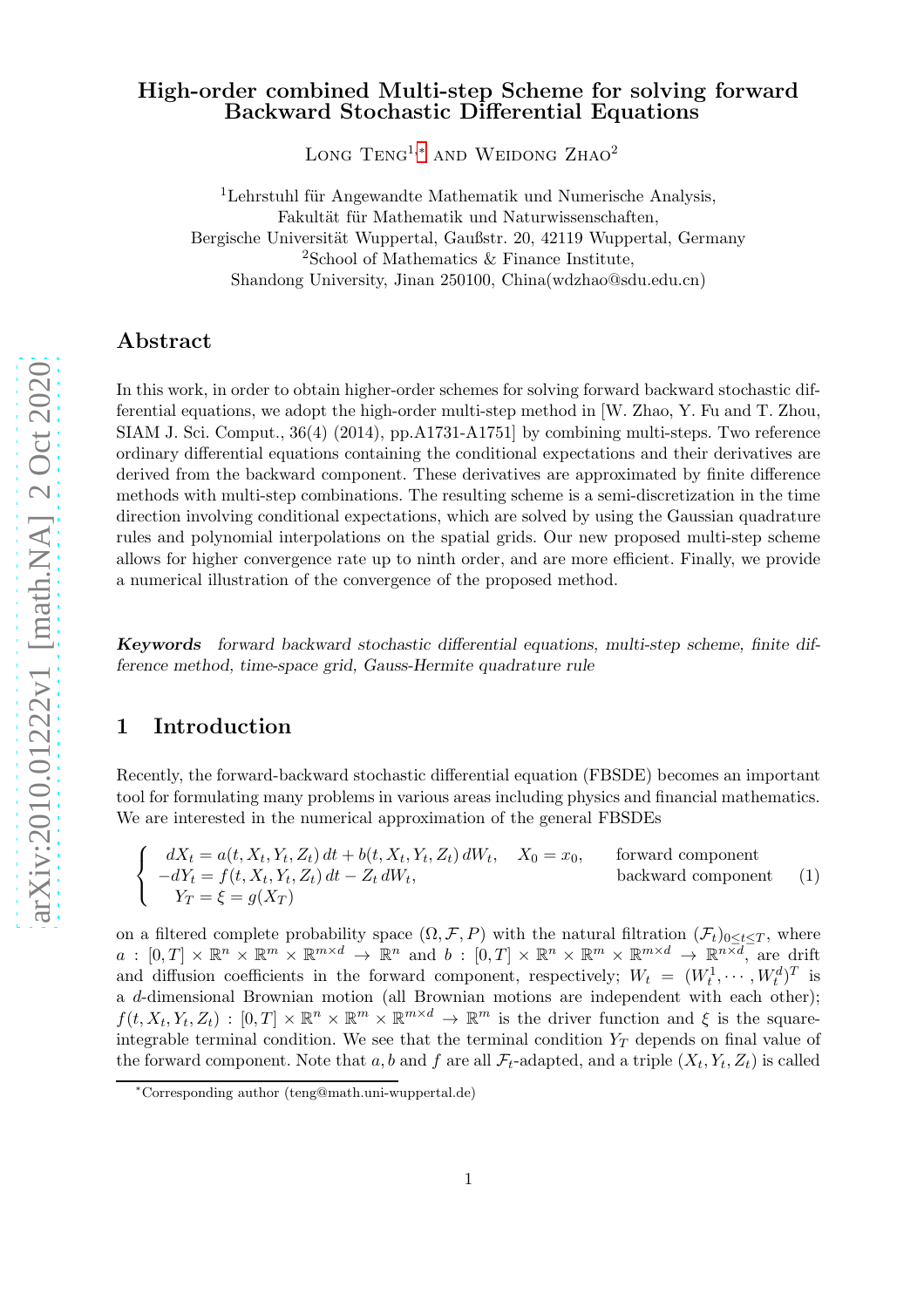an  $L^2$ -adapted solution of [\(1\)](#page-0-1) if it is  $\mathcal{F}_t$ -adapted, square integrable, and satisfies

$$
\begin{cases}\nX_t = X_0 + \int_0^t a(s, X_s, Y_s, Z_s) ds + \int_0^t b(s, X_s, Y_s, Z_s) dW_s, \\
Y_t = \xi + \int_t^T f(s, X_s, Y_s, Z_s) ds - \int_t^T Z_s dW_s.\n\end{cases}
$$
\n(2)

One obtains decoupled FBSDEs if a and b are independent with  $Y_t$  and  $Z_t$  in [\(1\)](#page-0-1), which become backward stochastic differential equations (BSDEs) when  $a = 0$  and  $b = 1$ .

The existence and uniqueness of solution of the BSDEs assuming the Lipschitz conditions on  $f, a, b$  and  $g$  are proven by Pardoux and Peng [\[Pardoux and Peng, 1990,](#page-21-0) [Pardoux and Peng, 1992\]](#page-21-1). The uniqueness of solution is extended under more general assumptions for f in [\[Lepeltier and Martin, 1997\]](#page-21-2), but only in the one-dimensional case. The existence and uniqueness of solution of FBSDEs have been studied in [\[Ma et al., 1994,](#page-21-3) [Peng and Wu, 1999\]](#page-21-4).

In recent years, many numerical methods have been proposed for the BSDEs and FB-SDEs. We list some of them here: [\[Bender and Zhang, 2008,](#page-20-0) [Bender and Steiner, 2012,](#page-20-1) [Bouchard and Touzi, 2004,](#page-20-2) [Crisan and Manolarakis, 2010,](#page-20-3) [Cvitanic and Zhang, 2006,](#page-21-5) [Delarue and Menozzi, 2006,](#page-21-6) [Douglas et al., 1996,](#page-21-7) [Fu et al., 2017,](#page-21-8) [Gobet et al., 2005,](#page-21-9) [Lemor et al., 2006,](#page-21-10) [Ma and Zhang, 2005,](#page-21-11) [Ma et al., 2008,](#page-21-12) [Milsetin and Tretyakov, 2006,](#page-21-13) [Ruijter and Oosterlee, 2015,](#page-22-0) [Teng, 2019,](#page-22-1) [Teng et al., 2020,](#page-22-2) [Zhao et al., 2006,](#page-22-3) [Zhao et al., 2009,](#page-22-4) [Zhao et al., 2010,](#page-22-5) [Zhao et al., 2012,](#page-22-6) [Zhao et al., 2013,](#page-22-7) Zhao et [al., 2014b,](#page-22-8) [Zhang, 2004,](#page-22-9) [Zhang et al., 2013\]](#page-22-10), and many others. In this literature, the high-order methods rely on the high-order approaches for both the forward and backward components, where are clearly difficult and computationally expensive to achieve.

Moreover, Zhao et al. proposed in [\[Zhao et al., 2014a\]](#page-22-11) new kinds of high-order multi-step schemes for FBSDEs, which can keep high-order accuracy while using the Euler method to solve the forward component. This is of great interesting since the use of Euler method can dramatically simplify the entire computations. However, the convergence rate is restricted to sixth order, since the stability condition cannot be satisfied for a higher order. For this reason, we adopt in this work this method by combining some multi-steps to achieve higher rate of convergence. More precisely, we derive two reference ordinary differential equations (ODEs) which contain the conditional expectations and their derivatives. We approximate these derivatives using finite difference methods with the combination of multi-steps for a better stability. The resulting conditional expectations are solved using the Gaussian quadrature rules, whereas the first component,  $X_t$  is solved using the Euler method thanks to the local property of the generator of diffusion processes. FBSDEs are numerically solved on the time-space grids. Numerical experiments are presented to demonstrate the improvement in the rate of convergence.

In the next section, we start with preliminaries on FBSDEs and derive in Section 3 the approximations of derivatives using finite difference method with combined multi-steps. In Section 4, we derive the reference ODEs, based on which the semi-discrete higher-order multi-step schemes are introduced for solving decoupled FBSDEs. Section 5 is devoted to the fully discrete higher-order schemes. In Section 6, these methods are extended to solve a coupled FBSDE. In Section 7, several numerical experiments on the decoupled and coupled FBSDEs including two-dimensional applications are provided to show the higher efficiency and accuracy. Finally, Section 8 concludes this work.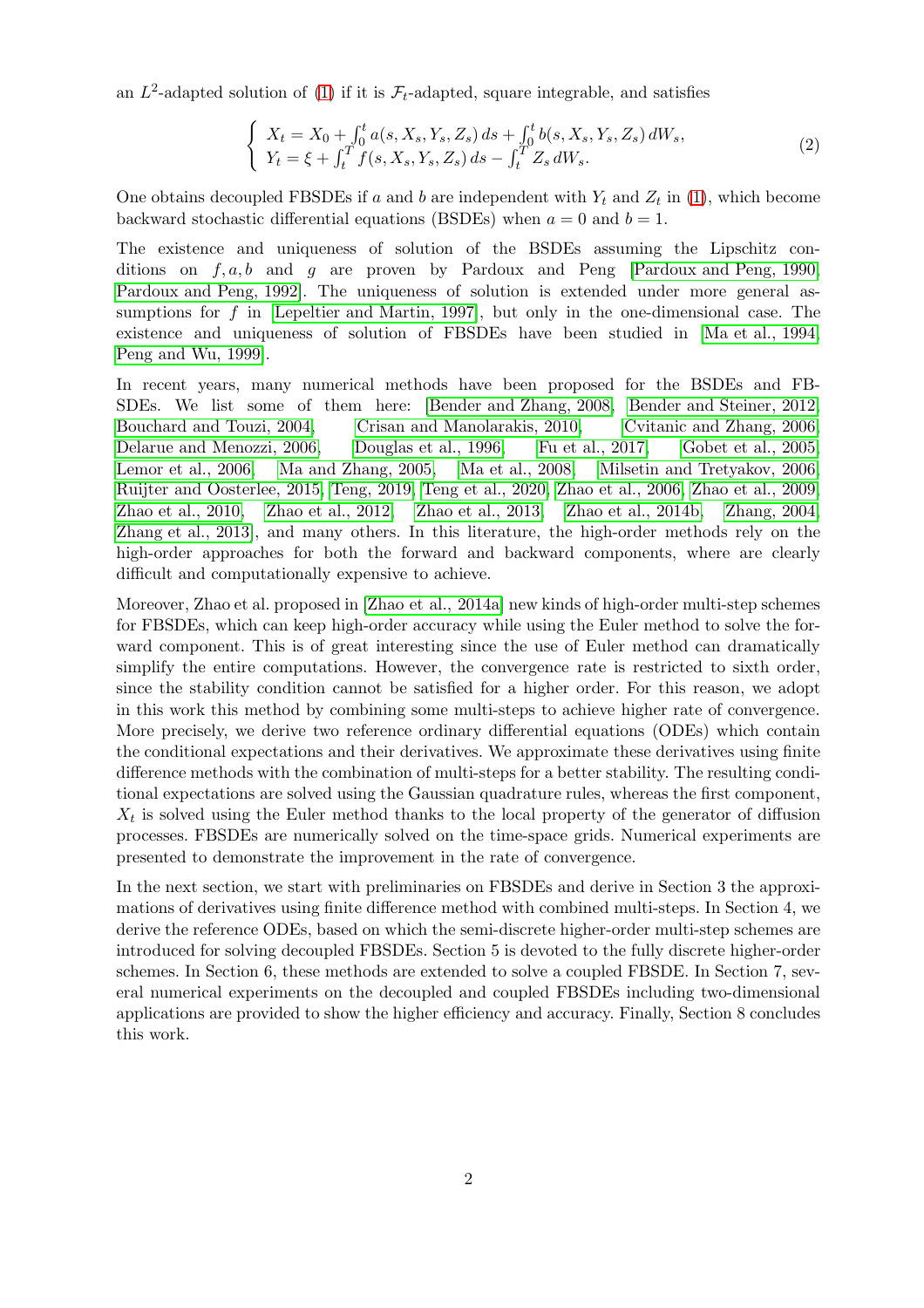## <span id="page-2-3"></span>2 Preliminaries

As mentioned before, throughout the paper we assume that  $(\Omega, \mathcal{F}, P)$  is a complete, filtered probability space. A standard d-dimensional Brownian motion  $W_t$  with a finite terminal time T is defined, and the first component,  $X_t$  generates the filtration  $\mathcal{F}_t = \sigma\{X_s, 0 \leq s \leq t\}$ . And the usual hypotheses should be satisfied. We denote the set of all  $\mathcal{F}_t$ -adapted and square integrable processes in  $\mathbb{R}^d$  with  $L^2 = L^2(0,T;\mathbb{R}^d)$ , and list following notation to be used:

- |  $\cdot$  | : the Euclidean norm in  $\mathbb{R}, \mathbb{R}^n$  and  $\mathbb{R}^{n \times d}$ ;
- $\mathcal{F}^{s,x}_t$  $t^{s,x}$ :  $\sigma$ -algebra generated by the diffusion process  $\{X_r, s \leq r \leq t, X_s = x\};$
- $\bullet \ \mathbb{E}^{s,x}_{\cdot}$  $t^{s,x}[\cdot]$ : conditional expectation under  $\mathcal{F}^{s,x}_t$  $t^{s,x}$ , i.e.,  $\mathbb{E}_t^{s,x}$  $_{t}^{s,x}[\cdot|\mathcal{F}_{t}^{s,x}];$
- $C_b^k$ : the set of continuous functions with uniformly bounded derivatives up to order k;
- $C^{k_1,k_2}$ : the set of functions with continuous partial derivatives  $\frac{\partial}{\partial t}$  and  $\frac{\partial}{\partial x}$  up to  $k_1$  and  $k_2$ , respectively;
- $C_L$ : the set of uniformly Lipschitz continuous function with respect to the spatial variables;
- $C_L^{\frac{1}{2}}$ : the subset of  $C_L$  such that its element is Hölder- $\frac{1}{2}$  continuous with respect to time, with uniformly bounded Lipschitz and Hölder constants.

Let  $X_t$  be a diffusion process

<span id="page-2-0"></span>
$$
X_t = x_0 + \int_0^t a(s, X_s) \, ds + \int_0^t b(s, X_s) \, dW_s \tag{3}
$$

starting at  $(t_0, x_0)$  and  $t \in [t_0, T]$ , which has a unique solution. Note that  $\mathbb{E}_s^x[X_t] := \mathbb{E}_s^{s,x}[X_t]$  is equal to  $\mathbb{E}[X_t|X_s=x]$  for all  $s\leq t$  with the Markov property of the diffusion process. Given a measurable function  $g: [0, T] \times \mathbb{R}^n \to \mathbb{R}$ ,  $\mathbb{E}_s^x[g(t, X_t)]$  is a function of  $(t, s, x)$  whose partial derivative with respect to  $t$  reads

$$
\frac{\partial \mathbb{E}^x_s[g(t,X_t)]}{\partial t} = \lim_{\tau \to 0^+} \frac{\mathbb{E}^x_s[g(t+\tau,X_{t+\tau})] - \mathbb{E}^x_s[g(t,X_t)]}{\tau}
$$

provided that the limit exists and is finite.

**Definition 2.1** (Generator). The generator  $A_t^x$  of  $X_t$  satisfying [\(3\)](#page-2-0) on a measurable function  $g: [0, T] \times \mathbb{R}^n \to \mathbb{R}$  is defined by

$$
\mathcal{A}_t^x g(t,x) = \lim_{h \to 0^+} \frac{\mathbb{E}_t^x [g(t+h, X_{t+h})] - g(t,x)}{h}, \quad x \in \mathbb{R}^n.
$$

<span id="page-2-2"></span>**Theorem 2.1.** Let  $X_t$  be the diffusion process defined by [\(3\)](#page-2-0), then it holds

<span id="page-2-1"></span>
$$
\mathcal{A}_t^x f(t, x) = \mathcal{L}_{t, x} f(t, x) \tag{4}
$$

.

for  $f \in C^{1,2}([0,T] \times \mathbb{R}^n)$  with

$$
\mathcal{L}_{t,x} = \frac{\partial}{\partial t} + \sum_{i} a_i(t,x) \frac{\partial}{\partial x_i} + \frac{1}{2} \sum_{i,j} (bb^{\top})_{i,j}(t,x) \frac{\partial^2}{\partial x_i \partial x_j}
$$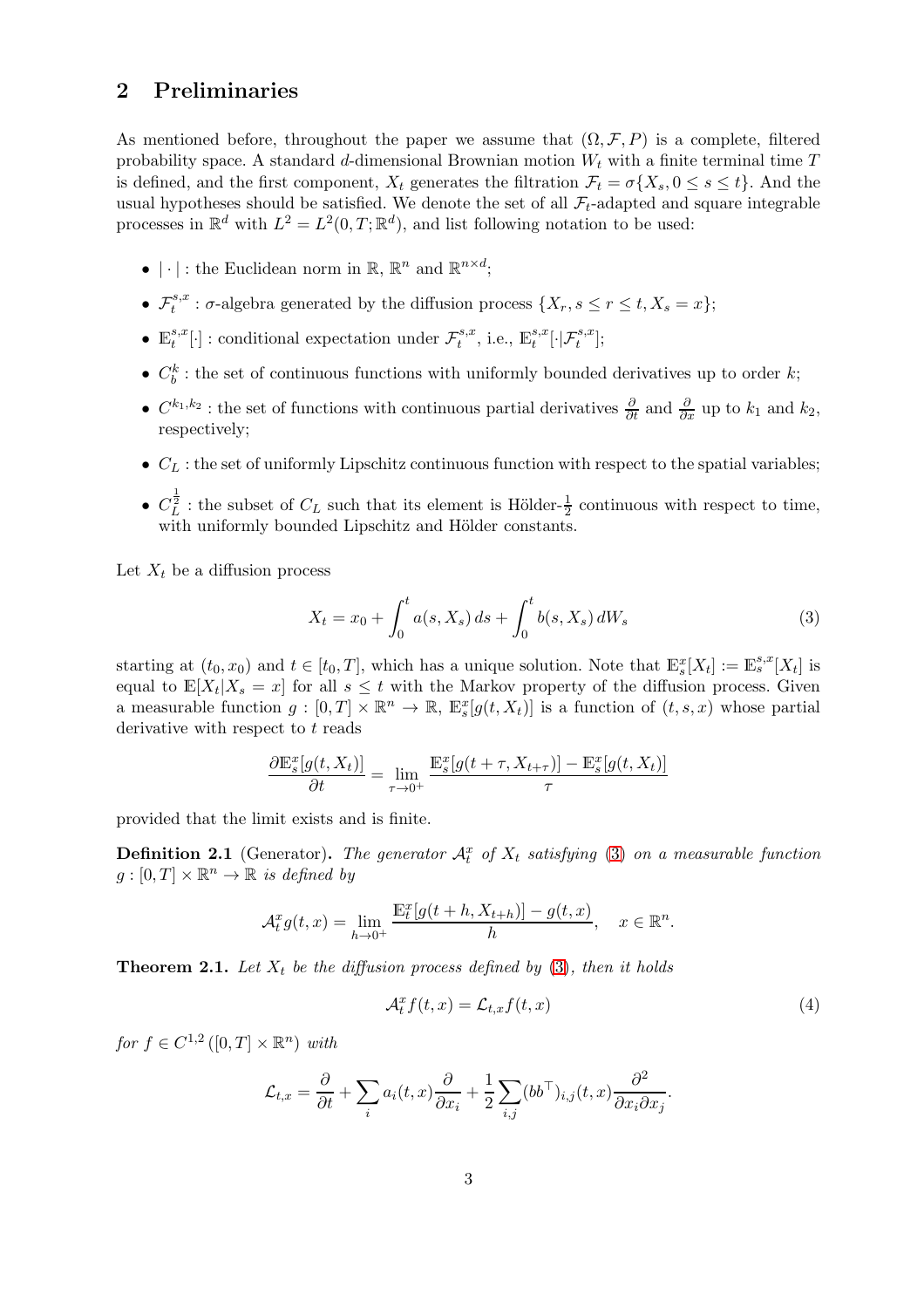The proof can be simply completed by using the Itô's lemma and the dominated convergence theorem.

Remark 2.1. From [\(4\)](#page-2-1) one can straightforwardly deduce that

$$
\mathcal{A}_t^{X_t} f(t, X_t) = \mathcal{L}_{t, X_t} f(t, X_t),
$$

which is a stochastic process.

By using the Itô's lemma and Theorem [2.1](#page-2-2) we calculate

$$
\frac{d \mathbb{E}_{t_0}^{x_0}[f(t, X_t)]}{dt}\bigg|_{t=t_0} = \lim_{t \to t_0^+} \frac{\mathbb{E}_{t_0}^{x_0}[f(t, X_t)] - g(t_0, x_0)}{t - t_0} = \mathcal{L}_{t,x}f(t_0, x_0) = \mathcal{A}_t^x f(t_0, x_0),
$$

from which we deduce Theorem [\(2.2\)](#page-3-0) as follows.

<span id="page-3-0"></span>**Theorem 2.2.** Assume that  $f \in C^{1,2}([0,T] \times \mathbb{R}^n)$  and  $\mathbb{E}_{t_0}^{x_0}[[\mathcal{L}_{t,X_t}f(t,X_t)]] < \infty$ , let  $t_0 < t$  be a fixed time, and  $x_0 \in \mathbb{R}^n$  be a fixed space point, it holds that

$$
\frac{d\mathbb{E}_{t_0}^{x_0}[f(t,X_t)]}{dt} = \mathbb{E}_{t_0}^{x_0}\left[\mathcal{A}_t^{X_t}f(t,X_t)\right], \quad t \ge t_0.
$$

Furthermore, one has the following identity

<span id="page-3-1"></span>
$$
\left. \frac{d \mathbb{E}_{t_0}^{x_0}[f(t, X_t)]}{dt} \right|_{t=t_0} = \left. \frac{d \mathbb{E}_{t_0}^{x_0}[f(t, \tilde{X}_t)]}{dt} \right|_{t=t_0}, \tag{5}
$$

where  $\tilde{X}_t$  is an approximating diffusion process defined by

$$
\tilde{X}_t = x_0 + \int_0^t \tilde{a} \, ds + \int_0^t \tilde{b} \, dW_s
$$

with the smooth functions  $\tilde{a}_t = \tilde{a}(t, \tilde{X}_t; t_0, x_0)$  and  $\tilde{b}_t = \tilde{b}(t, \tilde{X}_t; t_0, x_0)$  of  $(t, \tilde{X}_t)$  with the parameter  $(t_0, x_0)$  satisfying

$$
\tilde{a}(t_0, \tilde{X}_{t_0}; t_0, x_0) = a(t_0, x_0) \text{ and } \tilde{b}(t_0, \tilde{X}_{t_0}; t_0, x_0) = b(t_0, x_0)
$$

It has been noted in [\[Zhao et al., 2014a\]](#page-22-11) that the different approximations of [\(5\)](#page-3-1) can be obtained by choosing different  $\tilde{a}_t$ 's and  $\tilde{b}_t$ 's. One can simply e.g., choose  $\tilde{a}(s, \tilde{X}_s; t_0, x_0) = a(t_0, x_0)$  and  $\tilde{b}(s, \tilde{X}_s; t_0, x_0) = b(t_0, x_0)$  for all  $s \in [t_0, t]$ .

For existence, regularity and representation of solutions of decoupled FBSDEs we refer to [\[Ma and Zhang, 2005,](#page-21-11) [Peng, 1991,](#page-21-14) [Zhang, 2001\]](#page-22-12). In the following of this section we will present some of those. We denote the forward stochastic differential equation (SDE) starting from  $(s, x)$ with  $X_t^{s,x}$  $t_t^{s,x}$  and consider the decoupled FBSDEs

<span id="page-3-2"></span>
$$
\begin{cases}\nX_t^{s,x} = x + \int_s^t a(r, X_r^{s,x}) ds + \int_s^t b(r, X_r^{s,x}) dW_r, \\
Y_t^{s,x} = g(X_T^{s,x}) + \int_t^T f(r, X_r^{s,x}, Y_r^{s,x}, Z_r^{s,x}) dr - \int_t^T Z_r^{s,x} dW_r,\n\end{cases} \tag{6}
$$

where  $t \in [s, T]$ , and the superscript  $s,x$  will be omitted when the context is clear.

Throughout the paper, we shall often make use of the following standing assumptions: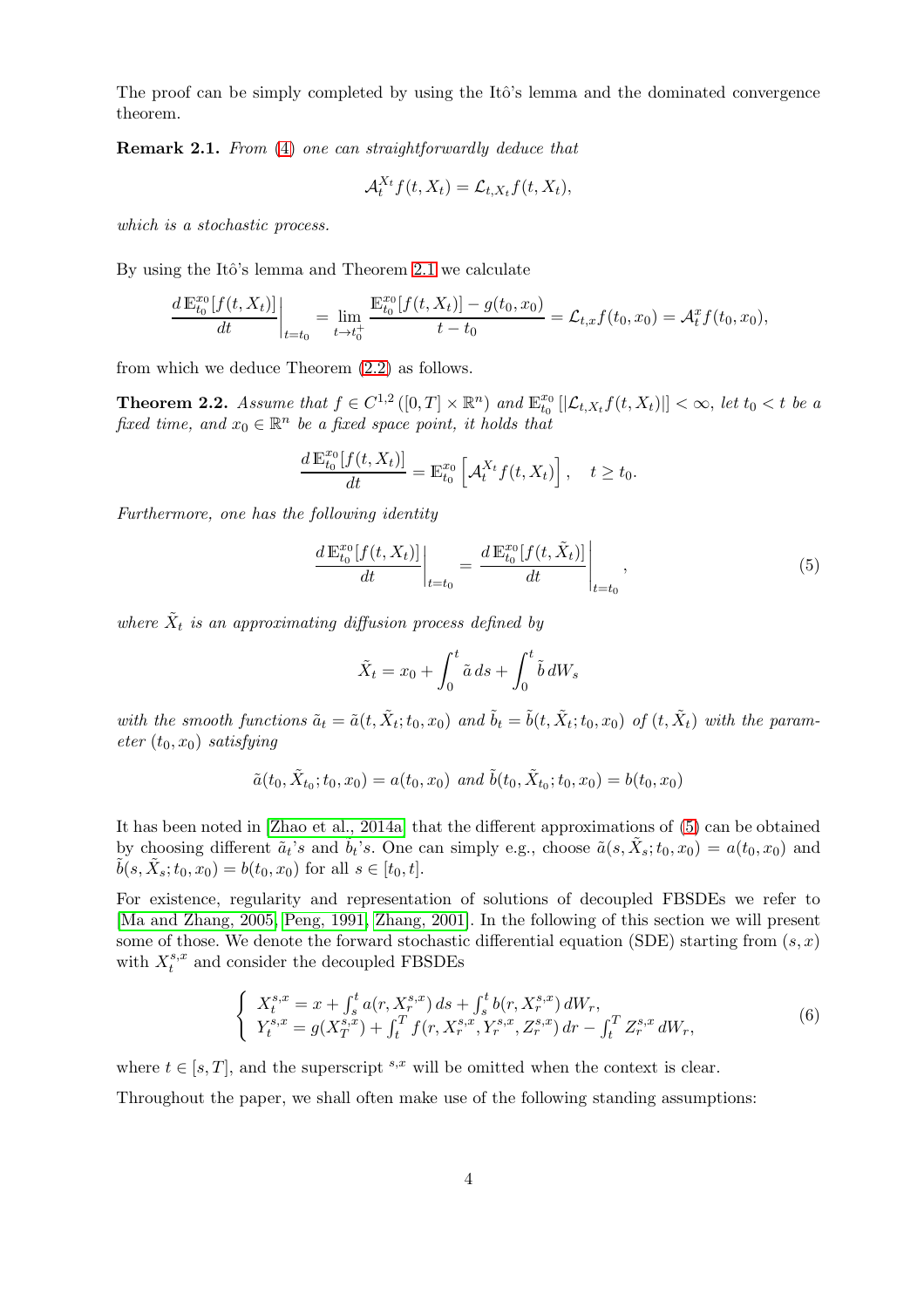1. The functions  $a, b \in C_b^1$ , and assume

$$
\sup_{0 \le t \le T} \{|a(t, 0)| + |b(t, 0)|\} \le L,
$$

where the common constant  $L > 0$  denotes all the Lipschitz constants.

2.  $n = d$  and we assume that b satisfies

$$
b(t,x)b^{\top}(t,x) \geq \frac{1}{L}I_n, \quad \forall (t,x) \in [0,T] \times \mathbb{R}^n.
$$

3.  $a, b, f, g \in C_L$ , and assume that

$$
\sup_{0 \le t \le T} |f(t, 0, 0, 0)| + |g(0)| \le L,
$$

where  $L$  denotes all the Lipschitz constants.

4.  $a, b, f \in C_L^{\frac{1}{2}}$ .

Under the above conditions, it is clear that [\(6\)](#page-3-2) is well-posed; the resulting integrands by taking conditional expectation on both side of the backward component is continuous with respect to time; the nonlinear Feynman-Kac formula [\[Ma and Zhang, 2005,](#page-21-11) [Peng, 1991\]](#page-21-14) can be given as follows.

<span id="page-4-1"></span>**Theorem 2.3.** Let  $u \in C^{1,2}([0,T] \times \mathbb{R}^n)$  be a classical solution to the following PDE

$$
\mathcal{L}_{t,x}u(t,x) + f(t,x,u(t,x),\nabla u(t,x)b(t,x)) = 0, \quad u(T,x) = g(x),
$$
  
then  $Y_t^{s,x} = u(t, X_t^{s,x}), Z_t^{s,x} = \nabla_x u(t, X_t^{s,x})b(t, X_t^{s,x}), \forall t \in (s,T]$  is the unique solution to (6).

# 3 Calculation of the weights in the FDM for approximating derivative

In this section we calculate the weights in the FDM for approximating the function derivatives, e.g.,  $\frac{du(t)}{dt}$ . Let  $u(t) \in C_b^{k+1}$ , k is a positive integer, and  $t_i = i\Delta t$ , i.e.,  $t_0 < t_1 < \cdots < t_k$ .

### <span id="page-4-0"></span>3.1 Combination of two time points

We consider the Taylor's expansions of  $u(t_i)$  and  $u(t_{i+1}), i = 0, \dots, k$ 

$$
\begin{cases}\n u(t_i) = \sum_{j=0}^{k} \frac{(\Delta t_i)^j}{j!} \frac{d^j u}{dt^j}(t_0) + \mathcal{O}(\Delta t_i)^{k+1} \\
 u(t_{i+1}) = \sum_{j=0}^{k} \frac{(\Delta t_{i+1})^j}{j!} \frac{d^j u}{dt^j}(t_0) + \mathcal{O}(\Delta t_{i+1})^{k+1},\n\end{cases}
$$

from which we can deduce

$$
\begin{cases} \n\sum_{i=0}^{k} \alpha_{k,i} u(t_i) = \sum_{j=0}^{k} \frac{\sum_{i=0}^{k} \alpha_{k,i} (\Delta t_i)^j}{j!} \frac{d^j u}{dt^j}(t_0) + \mathcal{O}\left(\sum_{i=0}^{k} \alpha_{k,i} (\Delta t_i)^{k+1}\right) \\
\sum_{i=0}^{k} \alpha_{k,i} u(t_{i+1}) = \sum_{j=0}^{k} \frac{\sum_{i=0}^{k} \alpha_{k,i} (\Delta t_{i+1})^j}{j!} \frac{d^j u}{dt^j}(t_0) + \mathcal{O}\left(\sum_{i=0}^{k} \alpha_{k,i} (\Delta t_{i+1})^{k+1}\right),\n\end{cases}
$$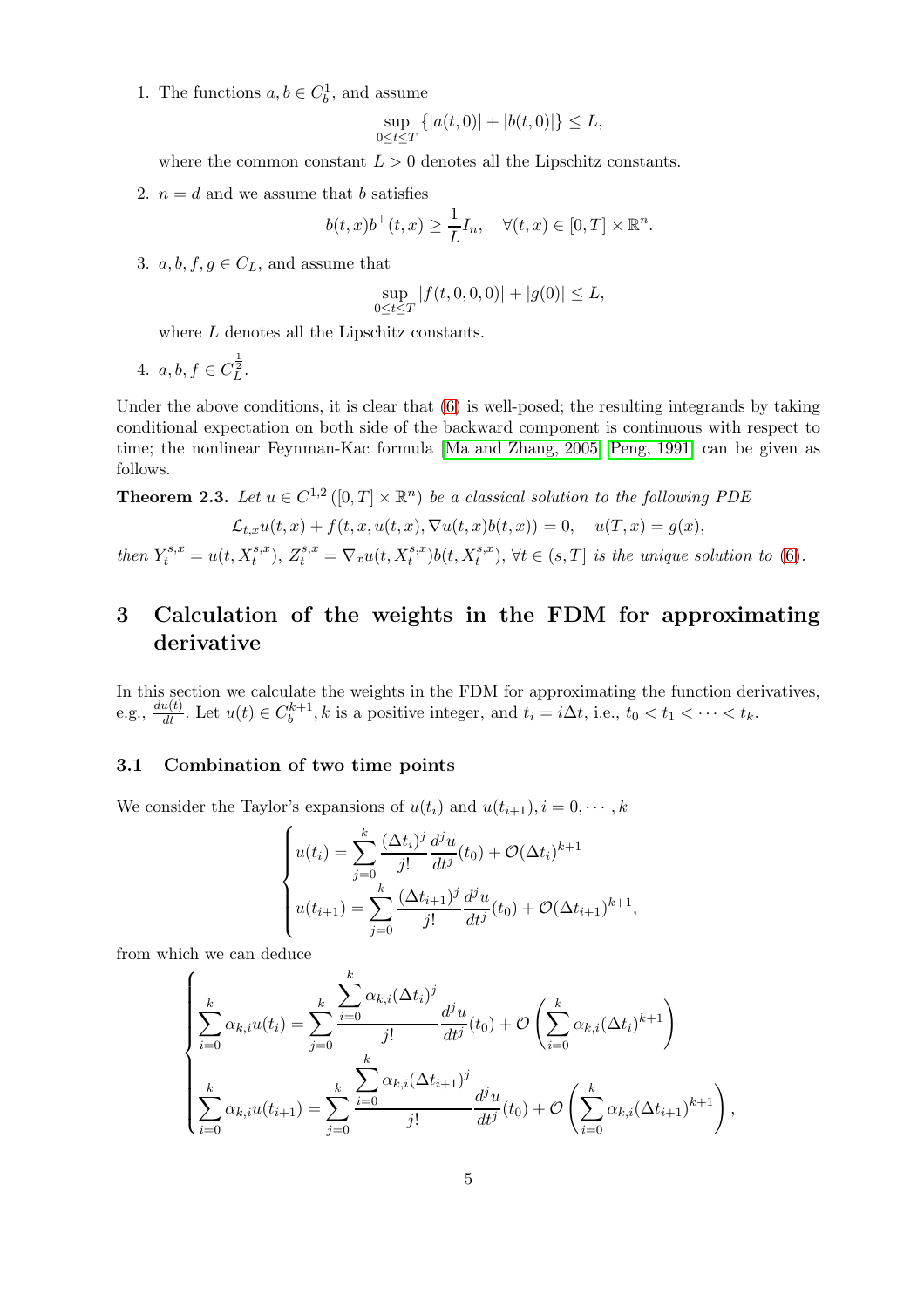where  $\alpha_{k,i}, i = 0, 1, \dots, k$  are real numbers. Clearly, we obtain

$$
\sum_{i=0}^{k} \alpha_{k,i}(u(t_i) + u(t_{i+1})) = \sum_{j=0}^{k} \frac{\sum_{i=0}^{k} \alpha_{k,i} ((\Delta t_i)^j + (\Delta t_{i+1})^j)}{j!} \frac{d^j u}{dt^j}(t_0) + \mathcal{O}\left(\sum_{i=0}^{k} \alpha_{k,i} ((\Delta t_i)^{k+1} + (\Delta t_{i+1})^{k+1})\right)
$$

and thus

<span id="page-5-2"></span>
$$
\frac{du}{dt}(t_0) = \sum_{i=0}^{k} \alpha_{k,i} \left( u(t_i) + u(t_{i+1}) \right) + \mathcal{O}\left( \sum_{i=0}^{k} \alpha_{k,i} \left( (\Delta t_i)^{k+1} + (\Delta t_{i+1})^{k+1} \right) \right) \tag{7}
$$

by choosing

<span id="page-5-0"></span>
$$
\frac{\sum_{i=0}^{k} \alpha_{k,i} \left( (\Delta t_i)^j + (\Delta t_{i+1})^j \right)}{j!} = \begin{cases} 1, & j = 1, \\ 0, & j \neq 1. \end{cases}
$$
 (8)

Due to  $t_i = i\Delta t$  and  $t_{i+1} = (i+1)\Delta t$  the conditions in [\(8\)](#page-5-0) are equivalent to the following system:

$$
\begin{bmatrix} 2 & 2 & 2 & \dots & 2 \\ 1 & 3 & 5 & \dots & k + (k+1) \\ 1 & 5 & 13 & \dots & k^2 + (k+1)^2 \\ \vdots & \vdots & \vdots & \vdots & \vdots \\ 1 & 1^k + 2^k & 2^k + 3^k & \dots & k^k + (k+1)^k \end{bmatrix} \times \begin{bmatrix} \alpha_{k,0} \Delta t \\ \alpha_{k,1} \Delta t \\ \alpha_{k,2} \Delta t \\ \vdots \\ \alpha_{k,k} \Delta t \end{bmatrix} = \begin{bmatrix} 0 \\ 1 \\ 0 \\ \vdots \\ 0 \end{bmatrix}
$$

<span id="page-5-1"></span>which can be solved for  $\alpha_{k,i}\Delta t$ , i = 0,  $\dots$ , k. We refer to the algorithm proposed in [\[Fornberg, 1988\]](#page-21-15) for those solutions. We report  $\alpha_{k,i}\Delta t$  for  $k = 1, 2, \cdots, 7$  $k = 1, 2, \cdots, 7$  $k = 1, 2, \cdots, 7$  in Table 1, since the related multi-step schemes proposed in this paper is unstable from  $k = 8$ , which will be explained below. The multi-step schemes (combining two time points) can be constructed by

| $\alpha_{k,i}\Delta t$ | $i=0$                                | $i=1$            | $i=2$ $i=3$ $i=4$ $i=5$ $i=6$ |           |                   |                        |          | $i=7$      |
|------------------------|--------------------------------------|------------------|-------------------------------|-----------|-------------------|------------------------|----------|------------|
| $k=1$                  |                                      |                  |                               |           |                   |                        |          |            |
| $k=2$                  |                                      |                  |                               |           |                   |                        |          |            |
| $k=3$                  | 19                                   |                  |                               | ΙQ        |                   |                        |          |            |
| $k=4$                  |                                      | 49<br>19         |                               |           |                   |                        |          |            |
| $k=5$                  | 121                                  | 65<br>1 າ        |                               | ാ         |                   |                        |          |            |
| $k=6$                  | $\frac{60}{67}$<br>$\frac{30}{2027}$ | $\frac{60}{319}$ | 29                            | 35        | 59<br>$1^{\circ}$ | 47<br>$\frac{30}{641}$ | 60       |            |
| $k=7$                  | 840                                  | $40^{\circ}$     | 1613<br>120                   | 361<br>24 | 269<br>24         | 120                    | 59<br>40 | 151<br>840 |

Table 1: The values of  $\alpha_{k,i}\Delta t$  for combining two time points.

approximating the reference ODEs (see Sec. [4.1\)](#page-9-0) using [\(7\)](#page-5-2). Therefore, we consider the following ODE

<span id="page-5-3"></span>
$$
\frac{Y(t)}{dt} = f(t, Y(t)), \quad t \in [0, T)
$$
\n(9)

with the known terminal condition  $Y(T)$  for studying stability, see also [\[Zhao et al., 2014a\]](#page-22-11). Applying [\(7\)](#page-5-2) to [\(9\)](#page-5-3) one obtain the multi-step scheme as

<span id="page-5-4"></span>
$$
\alpha_{k,0}Y^{n} + \sum_{j=1}^{k} (\alpha_{k,j-1} + \alpha_{k,j}) Y^{n+j} + \alpha_{k,k} Y^{n+k+1} = f(t_n, Y^{n})
$$
\n(10)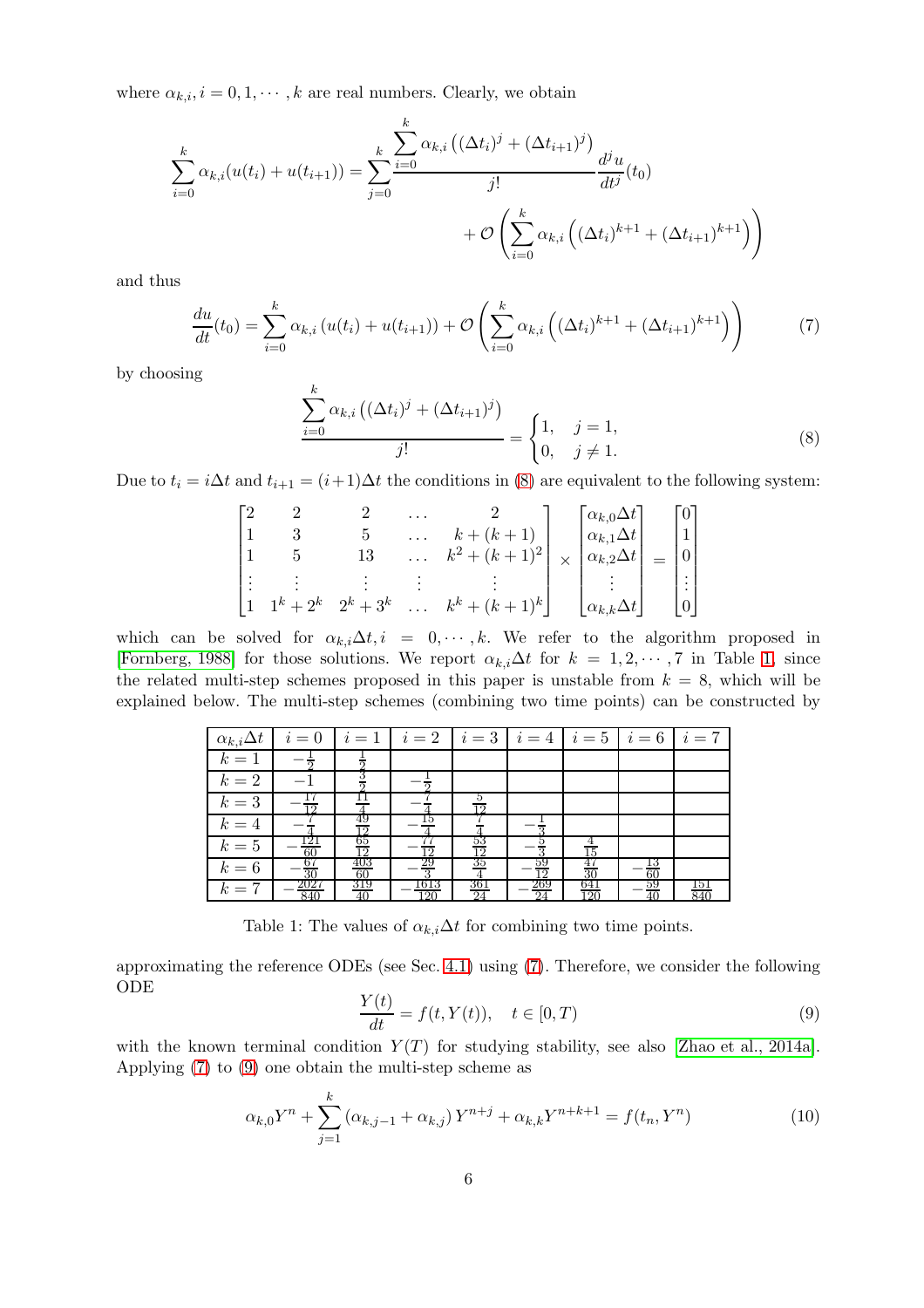under the uniform time partition  $0 = t_0 < t_1 < \cdots < t_N = T$ . [\(10\)](#page-5-4) is stable if the roots  $\{\lambda_{k,j}\}_{j=1}^k$ of the characteristic equation

<span id="page-6-1"></span>
$$
P(\lambda) = \alpha_{k,0} \lambda^{k+1} + \sum_{j=1}^{k} (\alpha_{k,j-1} + \alpha_{k,j}) \lambda^{k+1-j} + \alpha_{k,k} \lambda^{0}
$$
 (11)

satisfies the following root conditions [\[Butcher, 2008\]](#page-20-4)

- $|\lambda_{k,j}| \leq 1$ ,
- $P'(\lambda_{k,j}) \neq 0$  if  $|\lambda_{k,j}| = 1$  (simple roots).

<span id="page-6-0"></span>With the  $\alpha_{k,j}$  in Tabel [1,](#page-5-1) 1 is the simple root of the latter characteristic function for each k, except which we list the maximum absolute values of the roots for  $k = 2, \dots, 8$  $k = 2, \dots, 8$  $k = 2, \dots, 8$  in Table 2, from which we see that the multi-step scheme [\(10\)](#page-5-4) is unstable for  $k \geq 8$ . However, compared to the

| max (<br>$ \lambda_{k,j} $ |  |  | $\mid 0.5000 \mid 0.5424 \mid 0.6344 \mid 0.7438 \mid 0.8636 \mid 0.9915$ | 1264 |
|----------------------------|--|--|---------------------------------------------------------------------------|------|

Table 2: The maximum absolute root of [\(11\)](#page-6-1) except the simple roots

multi-step scheme proposed in [\[Zhao et al., 2014a\]](#page-22-11)(unstable  $\geq$  7), stability for  $k = 7$  has been achieved, i.e., 1-order higher convergence rate is obtained. Combination of more time points can be done similarly, and provide other multi-step schemes, which have different instabilities. In our investigation we find that the multi-step scheme resulted by combining four time points are stable for  $k \leq 9$ , which is the best. Thus, we show its detailed derivation in next subsection and will consider it in the numerical experiments.

#### 3.2 Combination of four time points

Similarly but slightly different to the multi-step scheme in Section [3.1,](#page-4-0) we need to consider the Taylor's expansions of  $u(t_i)$ ,  $u(t_{i+1})$ ,  $u(t_{i+2})$  and  $u(t_{i+3})$ ,  $i = 0, \dots, k$ ,

$$
\begin{cases}\nu(t_i) = \sum_{j=0}^{k} \frac{(\Delta t_i)^j}{j!} \frac{d^j u}{dt^j}(t_0) + \mathcal{O}(\Delta t_i)^{k+1}, \\
u(t_{i+1}) = \sum_{j=0}^{k} \frac{(\Delta t_{i+1})^j}{j!} \frac{d^j u}{dt^j}(t_0) + \mathcal{O}(\Delta t_{i+1})^{k+1}, \\
u(t_{i+2}) = \sum_{j=0}^{k} \frac{(\Delta t_{i+2})^j}{j!} \frac{d^j u}{dt^j}(t_0) + \mathcal{O}(\Delta t_{i+2})^{k+1}, \\
u(t_{i+3}) = \sum_{j=0}^{k} \frac{(\Delta t_{i+3})^j}{j!} \frac{d^j u}{dt^j}(t_0) + \mathcal{O}(\Delta t_{i+3})^{k+1},\n\end{cases}
$$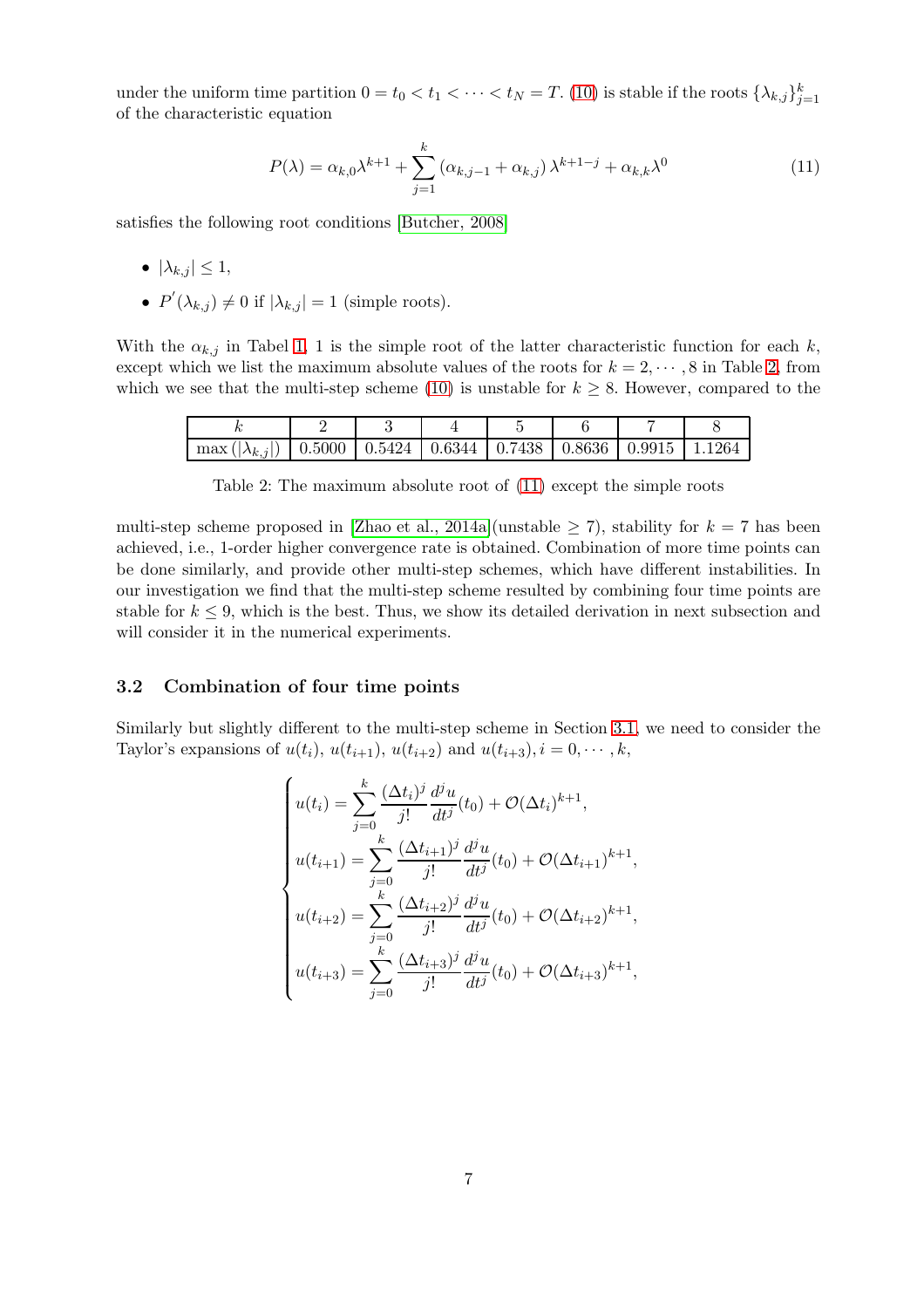from which we can deduce

$$
\begin{cases}\n\sum_{i=0}^{k} \alpha_{k,i} u(t_i) = \sum_{j=0}^{k} \frac{\sum_{i=0}^{k} \alpha_{k,i} (\Delta t_i)^j}{j!} \frac{d^j u}{dt^j}(t_0) + \mathcal{O}\left(\sum_{i=0}^{k} \alpha_{k,i} (\Delta t_i)^{k+1}\right), \\
\sum_{i=0}^{k} \alpha_{k,i} u(t_{i+1}) = \sum_{j=0}^{k} \frac{\sum_{i=0}^{k} \alpha_{k,i} (\Delta t_{i+1})^j}{j!} \frac{d^j u}{dt^j}(t_0) + \mathcal{O}\left(\sum_{i=0}^{k} \alpha_{k,i} (\Delta t_{i+1})^{k+1}\right), \\
\sum_{i=0}^{k} \alpha_{k,i} u(t_{i+2}) = \sum_{j=0}^{k} \frac{\sum_{i=0}^{k} \alpha_{k,i} (\Delta t_{i+2})^j}{j!} \frac{d^j u}{dt^j}(t_0) + \mathcal{O}\left(\sum_{i=0}^{k} \alpha_{k,i} (\Delta t_{i+2})^{k+1}\right), \\
\sum_{i=0}^{k} \alpha_{k,i} u(t_{i+3}) = \sum_{j=0}^{k} \frac{\sum_{i=0}^{k} \alpha_{k,i} (\Delta t_{i+3})^j}{j!} \frac{d^j u}{dt^j}(t_0) + \mathcal{O}\left(\sum_{i=0}^{k} \alpha_{k,i} (\Delta t_{i+3})^{k+1}\right),\n\end{cases}
$$

where  $\alpha_{k,i}$ ,  $i = 0, 1, \dots, k$  are real numbers as well. Straightforwardly, we obtain

<span id="page-7-1"></span>
$$
\sum_{i=0}^{k} \alpha_{k,i}(u(t_i) + u(t_{i+1}) + u(t_{i+2}) + u(t_{i+3})) =
$$
\n
$$
\sum_{j=0}^{k} \frac{\sum_{i=0}^{k} \alpha_{k,i} ((\Delta t_i)^j + (\Delta t_{i+1})^j + (\Delta t_{i+2})^j + (\Delta t_{i+3})^j)}{j!} \frac{d^j u}{dt^j}(t_0)
$$
\n
$$
+ \underbrace{\mathcal{O}\left(\sum_{i=0}^{k} \alpha_{k,i} ((\Delta t_i)^{k+1} + (\Delta t_{i+1})^{k+1} + (\Delta t_{i+2})^{k+1} + (\Delta t_{i+3})^{k+1})\right)}_{:=\epsilon}
$$
\n(12)

and thus

<span id="page-7-0"></span>
$$
\frac{du}{dt}(t_0) = \sum_{i=0}^{k} \alpha_{k,i} \left( u(t_i) + u(t_{i+1}) + u(t_{i+2}) + u(t_{i+3}) \right) + \epsilon \tag{13}
$$

by choosing

$$
\frac{\sum_{i=0}^{k} \alpha_{k,i} ((\Delta t_i)^j + (\Delta t_{i+1})^j + (\Delta t_{i+2})^j + (\Delta t_{i+3})^j)}{j!} = \begin{cases} 1, & j = 1, \\ 0, & j \neq 1 \end{cases}
$$

which are equivalent to the following system:

$$
\begin{bmatrix}\n4 & 4 & \cdots & 4 \\
6 & 10 & \cdots & k + (k+1) + (k+2) + (k+3) \\
14 & 30 & \cdots & k^2 + (k+1)^2 + (k+2)^2 + (k+3)^2 \\
\vdots & \vdots & \vdots & \vdots \\
1^k + 2^k + 3^k & 1^k + 2^k + 3^k + 4^k & \cdots & k^k + (k+1)^k + (k+2)^k + (k+3)^k\n\end{bmatrix}\n\times\n\begin{bmatrix}\n\alpha_{k,0}\Delta t \\
\alpha_{k,1}\Delta t \\
\alpha_{k,2}\Delta t \\
\vdots \\
\alpha_{k,k}\Delta t\n\end{bmatrix}\n=\n\begin{bmatrix}\n0 \\
1 \\
0 \\
\vdots \\
0\n\end{bmatrix}.
$$

In Table [3](#page-8-0) we report solutions of the latter system for  $k = 1, \dots, 9$ . Applying [\(13\)](#page-7-0) to [\(9\)](#page-5-3) one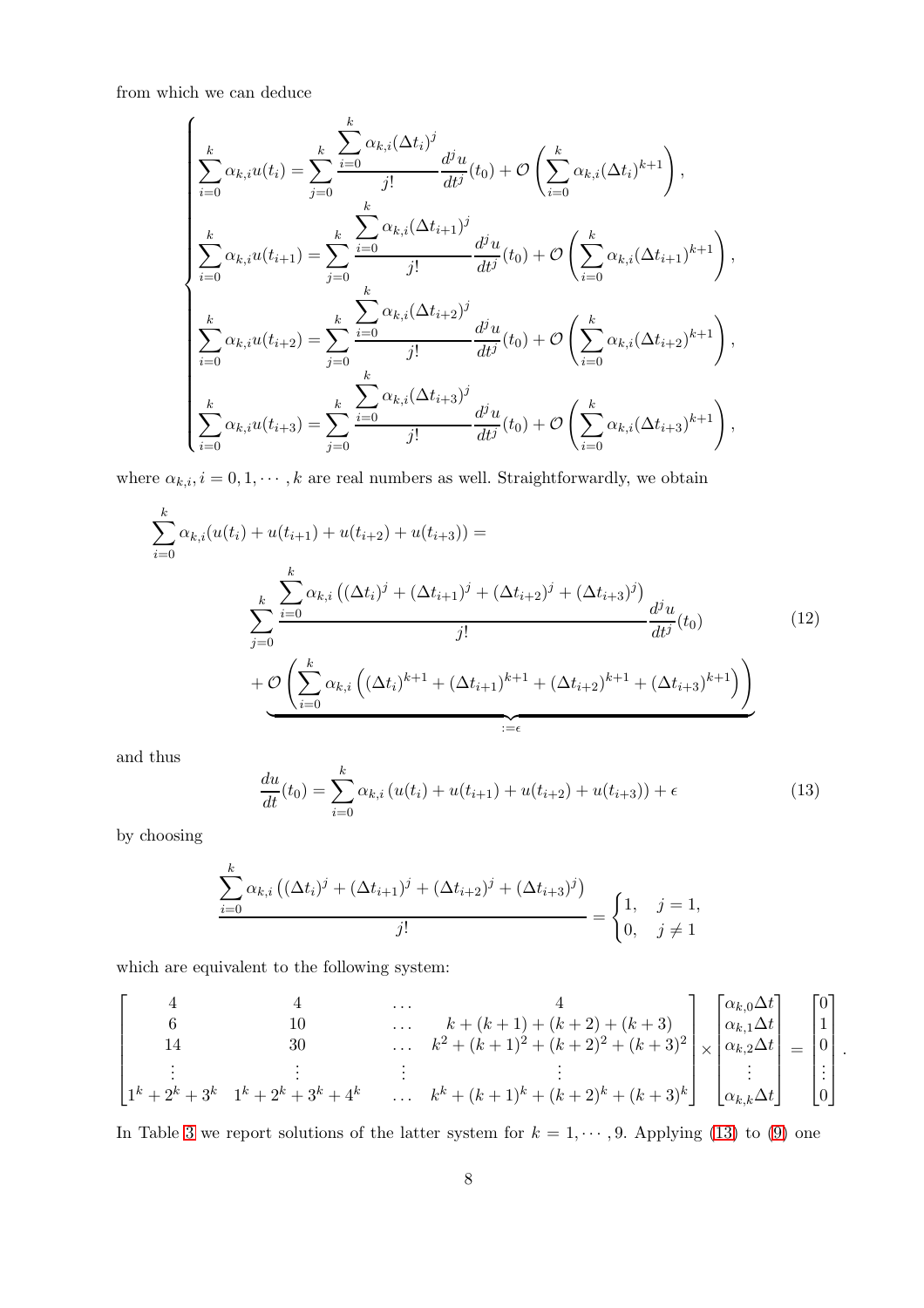<span id="page-8-0"></span>

| $\alpha_{k,i}\Delta t$ | $i=0$                                                | $i=1$                                    | $i=2$                                                        | $i=3$                             | $i=4$                               | $i=5$                                                                             | $i=6$           | $i=7$                                 | $i=8$                              | $i=9$            |
|------------------------|------------------------------------------------------|------------------------------------------|--------------------------------------------------------------|-----------------------------------|-------------------------------------|-----------------------------------------------------------------------------------|-----------------|---------------------------------------|------------------------------------|------------------|
| $k=1$                  |                                                      |                                          |                                                              |                                   |                                     |                                                                                   |                 |                                       |                                    |                  |
| $k=2$                  |                                                      |                                          |                                                              |                                   |                                     |                                                                                   |                 |                                       |                                    |                  |
| $k=3$                  | $\frac{4}{3}$                                        | 3                                        |                                                              |                                   |                                     |                                                                                   |                 |                                       |                                    |                  |
| $k=4$                  | $\frac{11}{6}$                                       | $\overline{5}$                           | 21                                                           | $\frac{1}{31}$<br>$\frac{31}{12}$ | $\Omega$                            |                                                                                   |                 |                                       |                                    |                  |
| $k=5$                  |                                                      |                                          |                                                              | $6\phantom{.}6$                   |                                     |                                                                                   |                 |                                       |                                    |                  |
| $k=6$                  | $rac{87}{19}$                                        | $\frac{\frac{161}{24}}{\frac{949}{120}}$ | $\frac{26}{3}$ $\frac{35}{3}$ $\frac{35}{85}$ $\frac{85}{6}$ | 10                                | $\frac{53}{125}$<br>$\frac{24}{75}$ |                                                                                   |                 |                                       |                                    |                  |
| $k=7$                  |                                                      | 1049<br>120                              |                                                              | $\frac{85}{6}$                    |                                     |                                                                                   | $\frac{31}{30}$ | $rac{5}{42}$                          |                                    |                  |
| $k=8$                  | <u>419</u><br>168<br><u>145</u><br>56<br><u>6781</u> | $\frac{2661}{280}$                       | . <u>101</u><br>4303                                         |                                   | . 385<br>. 24<br>3461               | $\frac{41}{120}$ $\frac{37}{29}$ $\frac{47}{24}$ $\frac{37}{24}$ $\frac{887}{40}$ | $\frac{37}{10}$ | $\frac{\frac{37}{42}}{\frac{953}{2}}$ | $\frac{2}{21}$<br>$\frac{21}{106}$ |                  |
| $k=9$                  | 2520                                                 | 2917<br>280                              | 210                                                          | $rac{39}{841}$<br>$rac{841}{30}$  | 120                                 |                                                                                   | 367<br>30       | $\overline{210}$                      | 105                                | $\frac{32}{315}$ |

Table 3: The values of  $\alpha_{k,i}\Delta t$  for combining four time points.

obtain the multi-step scheme as

<span id="page-8-2"></span>
$$
\alpha_{k,0}Y^{n} + (\alpha_{k,0} + \alpha_{k,1})Y^{n+1} + (\alpha_{k,0} + \alpha_{k,1} + \alpha_{k,2})Y^{n+2}
$$
  
+ 
$$
\sum_{j=3}^{k} (\alpha_{k,j-3} + \alpha_{k,j-2} + \alpha_{k,j-1} + \alpha_{k,j})Y^{n+j} + (\alpha_{k,k-2} + \alpha_{k,k-1} + \alpha_{k,k})Y^{n+k+1}
$$
 (14)  
+ 
$$
(\alpha_{k,k-1} + \alpha_{k,k})Y^{n+k+2} + \alpha_{k,k}Y^{n+k+3} = f(t_n, Y^n)
$$

<span id="page-8-3"></span>whose characteristic equation reads

$$
\alpha_{k,0}\lambda^{k+3} + (\alpha_{k,0} + \alpha_{k,1})\lambda^{k+2} + (\alpha_{k,0} + \alpha_{k,1} + \alpha_{k,2})\lambda^{k+1} + \sum_{j=3}^{k} (\alpha_{k,j-3} + \alpha_{k,j-2} + \alpha_{k,j-1} + \alpha_{k,j})\lambda^{k+3-j} + (\alpha_{k,k-2} + \alpha_{k,k-1} + \alpha_{k,k})\lambda^2 + (\alpha_{k,k-1} + \alpha_{k,k})\lambda^1 + \alpha_{k,k}\lambda^0 = 0.
$$
\n(15)

With the  $\alpha_{k,j}$  in Table [3,](#page-8-0) 1 is the simple root of the latter characteristic function for each k. The maximum absolute values of the roots for  $k = 2, \dots, 10$  expect the simple roots are listed in Table [4,](#page-8-1) also the multi-step scheme [\(14\)](#page-8-2) is stable for  $k \leq 9$ . We remark that the stability cannot

<span id="page-8-1"></span>

| max<br>$\lambda_k$ | 0.6667 | 0.6614 | 0.6875 | 0.7104 | 0.7224 | 0.7376 | 0.8134 | 0.9931 | 9986 |
|--------------------|--------|--------|--------|--------|--------|--------|--------|--------|------|

Table 4: The maximum absolute root of [\(15\)](#page-8-3) except the simple roots

be guaranteed for  $k > 9$  by combining more time points, e.g., the multi-step scheme constructed by combining five time points is stable for  $k \leq 8$ .

### 4 The semi-discrete multi-step scheme for decoupled FBSDEs

Following the idea in [\[Zhao et al., 2014a\]](#page-22-11) we derive the semi-discrete scheme for [\(1\)](#page-0-1) in the decoupled case. We consider the time interval  $[0, T]$  with the following partition

$$
0 = t_0 < t_1 < t_2 < \cdots t_{N_T} = T.
$$

We denote  $t_{n+k} - t_n$  by  $\Delta t_{n,k}$  and  $W_{t_{n+k}} - W_{t_n}$  by  $\Delta W_{n,k}$ , i.e.,  $\Delta t_{t_n,t} = t - t_n$  and  $\Delta W_{t_n,t} =$  $W_t - W_{t_n}$  for  $t \geq t_n$ .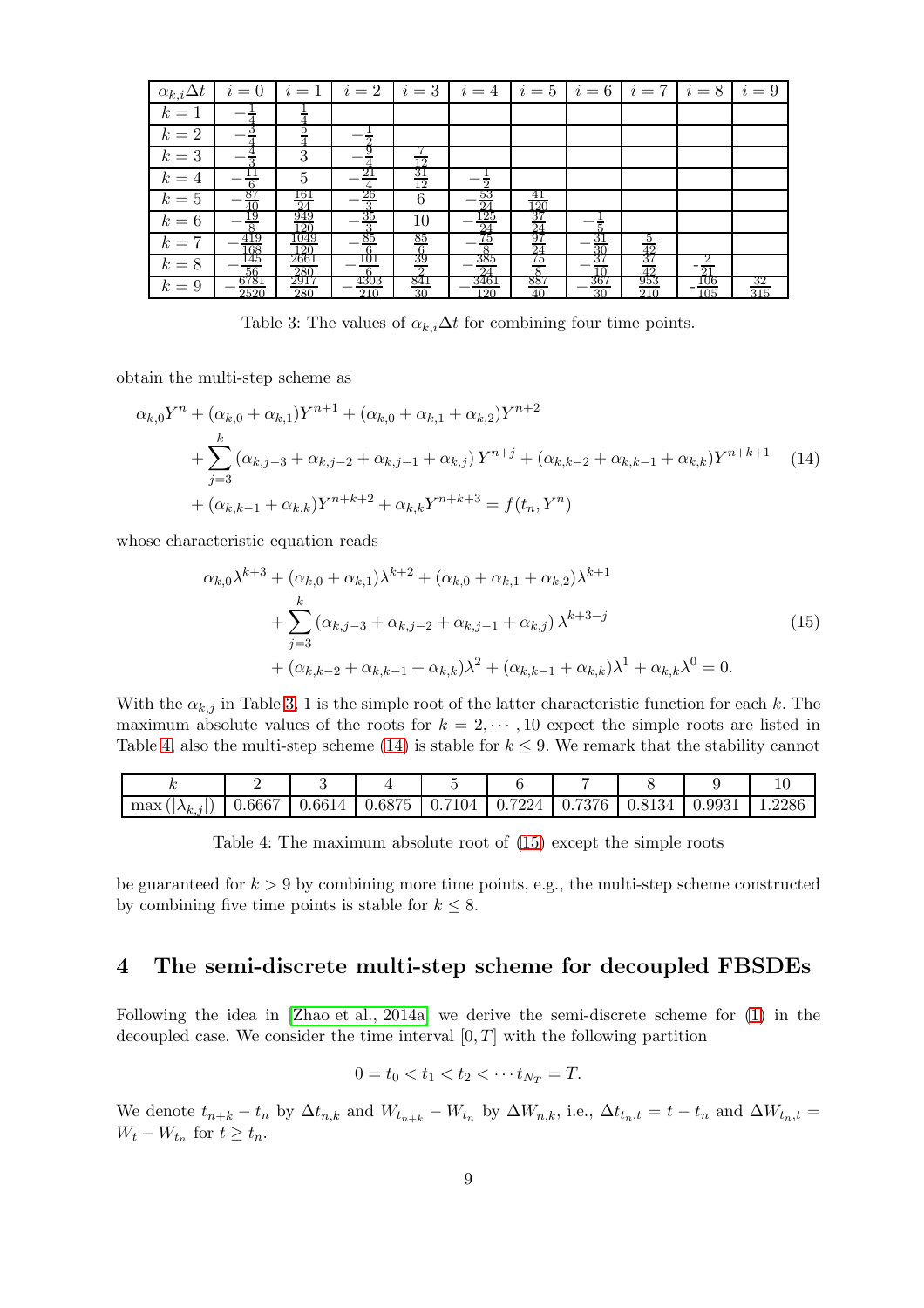#### <span id="page-9-0"></span>4.1 Two reference ODEs

Let  $(X_t, Y_t, Z_t)$  be the solution of the decoupled FBSDEs [\(1\)](#page-0-1). By taking conditional expectation  $\mathbb{E}_{t_n}^x[\cdot]$  on both sides of the backward component in [\(1\)](#page-0-1) one obtains the integral equation

$$
\mathbb{E}_{t_n}^x [Y_t] = \mathbb{E}_{t_n}^x [\xi] + \int_t^T \mathbb{E}_{t_n}^x [f(s, X_s, Y_s, Z_s)] ds, \quad \forall t \in [t_n, T].
$$

As explained in Sec. [2,](#page-2-3) the integrand in the latter integral equation is continuous with respect to the time. By taking the derivative with respect to  $t$  on both sides one thus obtain the first reference ODE:

<span id="page-9-1"></span>
$$
\frac{d\mathbb{E}_{t_n}^x[Y_t]}{dt} = -\mathbb{E}_{t_n}^x\left[f(t, X_t, Y_t, Z_t)\right], \quad \forall t \in [t_n, T].\tag{16}
$$

Furthermore, we have

$$
Y_{t_n} = Y_t + \int_{t_n}^t f(s, X_s, Y_s, Z_s) \, ds - \int_{t_n}^t Z_s \, dW_s, \quad t \in [t_n, T].
$$

By multiplying both sides of the latter equation by  $\Delta W_{t_n,t}^{\top}$  and again taking the conditional expectation  $\mathbb{E}_{t_n}^x[\cdot]$  on its both sides we obtain

$$
0 = \mathbb{E}_{t_n}^x \left[ Y_t \Delta W_{t_n, t}^\top \right] + \int_{t_n}^t \mathbb{E}_{t_n}^x \left[ f(s, X_s, Y_s, Z_s) \Delta W_{t_n, s}^\top \right] ds - \int_{t_n}^t \mathbb{E}_{t_n}^x \left[ Z_s \right] ds, \quad t \in [t_n, T].
$$

Similarly, we obtain the second reference ODE:

<span id="page-9-2"></span>
$$
\frac{d\mathbb{E}_{t_n}^x \left[ Y_t \Delta W_{t_n,t}^\top \right]}{dt} = -\mathbb{E}_{t_n}^x \left[ f(t, X_t, Y_t, Z_t) \Delta W_{t_n,t}^\top \right] + \mathbb{E}_{t_n}^x \left[ Z_t \right], \quad t \in [t_n, T]. \tag{17}
$$

by taking the derivative with respect to  $t \in [t_n, T]$ .

#### 4.2 The semi-discrete scheme

Let  $\bar{a}(t, x)$  and  $\bar{b}(t, x)$  be smooth functions for  $t \in [t_n, T]$  and  $x \in \mathbb{R}^n$  satisfying  $\bar{b}(t, x) = b(t, x)$ and  $b(t, x) = b(t, x)$ , and thus define the diffusion process

<span id="page-9-3"></span>
$$
\bar{X}_t^{t_n,x} = x + \int_{t_n}^t \bar{b}(s, \bar{X}_s^{t_n,x}) ds + \int_{t_n}^t \bar{b}(s, \bar{X}_s^{t_n,x}) dW_s.
$$
\n(18)

Let  $(X_t^{t_n,x}, Y_t^{t_n,x}, Z_t^{t_n,x})$  be the solution of the decoupled FBSDEs, i.e.,  $Y_t^{t_n,x}$  and  $Z_t^{t_n,x}$  can be represented by  $u(t, X_t^{t_n,x})$  and  $\nabla_x u(t, X_t^{t_n,x})b(s, X_s^{t_n,x})$ , respectively, see Theorem [2.3.](#page-4-1)

Therefore, we set  $\bar{Y}_t^{t_n,x} = u(t, \bar{X}_t^{t_n,x})$  and  $\bar{Z}_t^{t_n,x} = \nabla_x u(t, \bar{X}_t^{t_n,x}) b(s, \bar{X}_s^{t_n,x})$  to have

$$
\left. \frac{d \mathbb{E}_{t_n}^x[Y_t^{t_n,x}]}{dt} \right|_{t=t_n} = \left. \frac{d \mathbb{E}_{t_n}^x[\bar{Y}_t^{t_n,x}]}{dt} \right|_{t=t_n}
$$

and

$$
\left.\frac{d\,\mathbb{E}_{t_n}^x[Y_t^{t_n,x}\Delta W_{t_n,t}^\top]}{dt}\right|_{t=t_n}=\left.\frac{d\,\mathbb{E}_{t_n}^x[\bar{Y}_t^{t_n,x}\Delta W_{t_n,t}^\top]}{dt}\right|_{t=t_n}
$$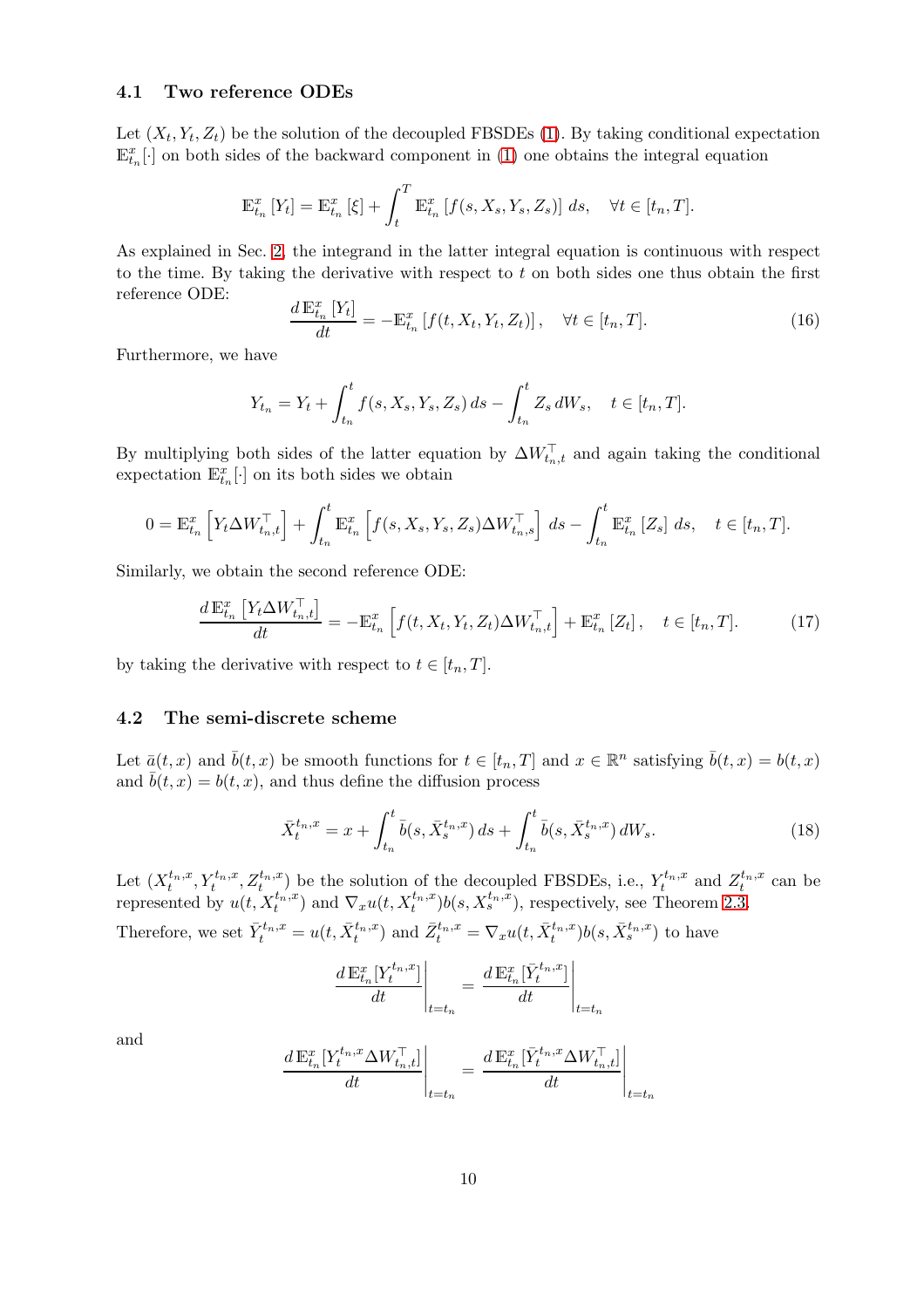by Theorem [2.2.](#page-3-0) Then, we apply [\(13\)](#page-7-0) to terms on the right hand side of both the latter equations to obtain

<span id="page-10-0"></span>
$$
\frac{d \mathbb{E}_{t_{n}}^{x}[Y_{t}^{t_{n},x}]}{dt} \Big|_{t=t_{n}} = \sum_{i=0}^{k} \alpha_{k,i} \mathbb{E}_{t_{n}}^{x} \left[ \bar{Y}_{t_{n+i}}^{t_{n},x} + \bar{Y}_{t_{n+i+1}}^{t_{n},x} + \bar{Y}_{t_{n+i+2}}^{t_{n},x} + \bar{Y}_{t_{n+i+3}}^{t_{n},x} \right] + \bar{R}_{y,n}^{k}
$$
\n
$$
= \alpha_{k,0} \mathbb{E}_{t_{n}}^{x} \left[ \bar{Y}_{t_{n}}^{t_{n},x} \right] + (\alpha_{k,0} + \alpha_{k,1}) \mathbb{E}_{t_{n}}^{x} \left[ \bar{Y}_{t_{n+1}}^{t_{n},x} \right] + (\alpha_{k,0} + \alpha_{k,1} + \alpha_{k,2}) \mathbb{E}_{t_{n}}^{x} \left[ \bar{Y}_{t_{n+2}}^{t_{n},x} \right]
$$
\n
$$
+ \sum_{j=3}^{k} (\alpha_{k,j-3} + \alpha_{k,j-2} + \alpha_{k,j-1} + \alpha_{k,j}) \mathbb{E}_{t_{n}}^{x} \left[ \bar{Y}_{t_{n+j}}^{t_{n},x} \right]
$$
\n
$$
+ (\alpha_{k,k-2} + \alpha_{k,k-1} + \alpha_{k,k}) \mathbb{E}_{t_{n}}^{x} \left[ \bar{Y}_{t_{n+k+1}}^{t_{n},x} \right]
$$
\n
$$
+ (\alpha_{k,k-1} + \alpha_{k,k}) \mathbb{E}_{t_{n}}^{x} \left[ \bar{Y}_{t_{n+k+2}}^{t_{n},x} \right] + \alpha_{k,k} \mathbb{E}_{t_{n}}^{x} \left[ \bar{Y}_{t_{n+k+3}}^{t_{n},x} \right] + \bar{R}_{y,n}^{k}
$$
\n
$$
(19)
$$

and

<span id="page-10-1"></span>
$$
\frac{d \mathbb{E}_{t_n}^x [Y_t^{t_n,x} \Delta W_{t_n,t}^\top]}{dt} \Big|_{t=t_n} = \sum_{i=1}^k \alpha_{k,i} \mathbb{E}_{t_n}^x \left[ \bar{Y}_{t_{n+i}}^{t_n,x} \Delta W_{n,i}^\top + \bar{Y}_{t_{n+i+1}}^{t_n,x} \Delta W_{n,i+1}^\top \right. \n+ \bar{Y}_{t_{n+i+2}}^{t_n,x} \Delta W_{n,i+2}^\top + \bar{Y}_{t_{n+i+3}}^{t_n,x} \Delta W_{n,i+3}^\top \right] + \bar{R}_{z,n}^k \n= (\alpha_{k,0} + \alpha_{k,1}) \mathbb{E}_{t_n}^x \left[ \bar{Y}_{t_{n+1}}^{t_n,x} \Delta W_{n,1}^\top \right] + (\alpha_{k,0} + \alpha_{k,1} + \alpha_{k,2}) \mathbb{E}_{t_n}^x \left[ \bar{Y}_{t_{n+2}}^{t_n,x} \Delta W_{n,2}^\top \right] \n+ \sum_{j=3}^k (\alpha_{k,j-3} + \alpha_{k,j-2} + \alpha_{k,j-1} + \alpha_{k,j}) \mathbb{E}_{t_n}^x \left[ \bar{Y}_{t_{n+i}}^{t_n,x} \Delta W_{n,j}^\top \right] \n+ (\alpha_{k,k-2} + \alpha_{k,k-1} + \alpha_{k,k}) \mathbb{E}_{t_n}^x \left[ \bar{Y}_{t_{n+k+1}}^{t_n,x} \Delta W_{n,k+1}^\top \right] \n+ (\alpha_{k,k-1} + \alpha_{k,k}) \mathbb{E}_{t_n}^x \left[ \bar{Y}_{t_{n+k+2}}^{t_n,x} \Delta W_{n,k+2}^\top \right] + \alpha_{k,k} \mathbb{E}_{t_n}^x \left[ \bar{Y}_{t_{n+k+3}}^{t_n,x} \Delta W_{n,k+3}^\top \right] + \bar{R}_{z,n}^k
$$

where  $\alpha_{k,i}$  are given in Table [3,](#page-8-0)  $\bar{R}_{y,n}^k$  and  $\bar{R}_{z,n}^k$  are truncation errors. We insert respectively [\(19\)](#page-10-0) and [\(20\)](#page-10-1) into [\(16\)](#page-9-1) and [\(17\)](#page-9-2), and obtain

<span id="page-10-2"></span>
$$
\alpha_{k,0}\mathbb{E}_{t_n}^x \left[ \bar{Y}_{t_n}^{t_n,x} \right] + (\alpha_{k,0} + \alpha_{k,1})\mathbb{E}_{t_n}^x \left[ \bar{Y}_{t_{n+1}}^{t_n,x} \right] + (\alpha_{k,0} + \alpha_{k,1} + \alpha_{k,2})\mathbb{E}_{t_n}^x \left[ \bar{Y}_{t_{n+2}}^{t_n,x} \right]
$$
\n
$$
+ \sum_{j=3}^k (\alpha_{k,j-3} + \alpha_{k,j-2} + \alpha_{k,j-1} + \alpha_{k,j}) \mathbb{E}_{t_n}^x \left[ \bar{Y}_{t_{n+1}}^{t_n,x} \right]
$$
\n
$$
+ (\alpha_{k,k-2} + \alpha_{k,k-1} + \alpha_{k,k})\mathbb{E}_{t_n}^x \left[ \bar{Y}_{t_{n+k+1}}^{t_n,x} \right] + (\alpha_{k,k-1} + \alpha_{k,k})\mathbb{E}_{t_n}^x \left[ \bar{Y}_{t_{n+k+2}}^{t_n,x} \right]
$$
\n
$$
+ \alpha_{k,k}\mathbb{E}_{t_n}^x \left[ \bar{Y}_{t_{n+k+3}}^{t_n,x} \right] = -f(t_n, x, Y_{t_n}, Z_{t_n}) + R_{y,n}^k
$$
\n(21)

and

<span id="page-10-3"></span>
$$
(\alpha_{k,0} + \alpha_{k,1}) \mathbb{E}_{t_n}^x \left[ \bar{Y}_{t_{n+1}}^{t_n, x} \Delta W_{n,1}^\top \right] + (\alpha_{k,0} + \alpha_{k,1} + \alpha_{k,2}) \mathbb{E}_{t_n}^x \left[ \bar{Y}_{t_{n+2}}^{t_n, x} \Delta W_{n,2}^\top \right]
$$
  
+ 
$$
\sum_{j=3}^k (\alpha_{k,j-3} + \alpha_{k,j-2} + \alpha_{k,j-1} + \alpha_{k,j}) \mathbb{E}_{t_n}^x \left[ \bar{Y}_{t_{n+j}}^{t_n, x} \Delta W_{n,j}^\top \right]
$$
  
+ 
$$
(\alpha_{k,k-2} + \alpha_{k,k-1} + \alpha_{k,k}) \mathbb{E}_{t_n}^x \left[ \bar{Y}_{t_{n+k+1}}^{t_n, x} \Delta W_{n,k+1}^\top \right]
$$
  
+ 
$$
(\alpha_{k,k-1} + \alpha_{k,k}) \mathbb{E}_{t_n}^x \left[ \bar{Y}_{t_{n+k+2}}^{t_n, x} \Delta W_{n,k+2}^\top \right] + \alpha_{k,k} \mathbb{E}_{t_n}^x \left[ \bar{Y}_{t_{n+k+3}}^{t_n, x} \Delta W_{n,k+3}^\top \right] = Z_{t_n} + R_{z,n}^k
$$
 (22)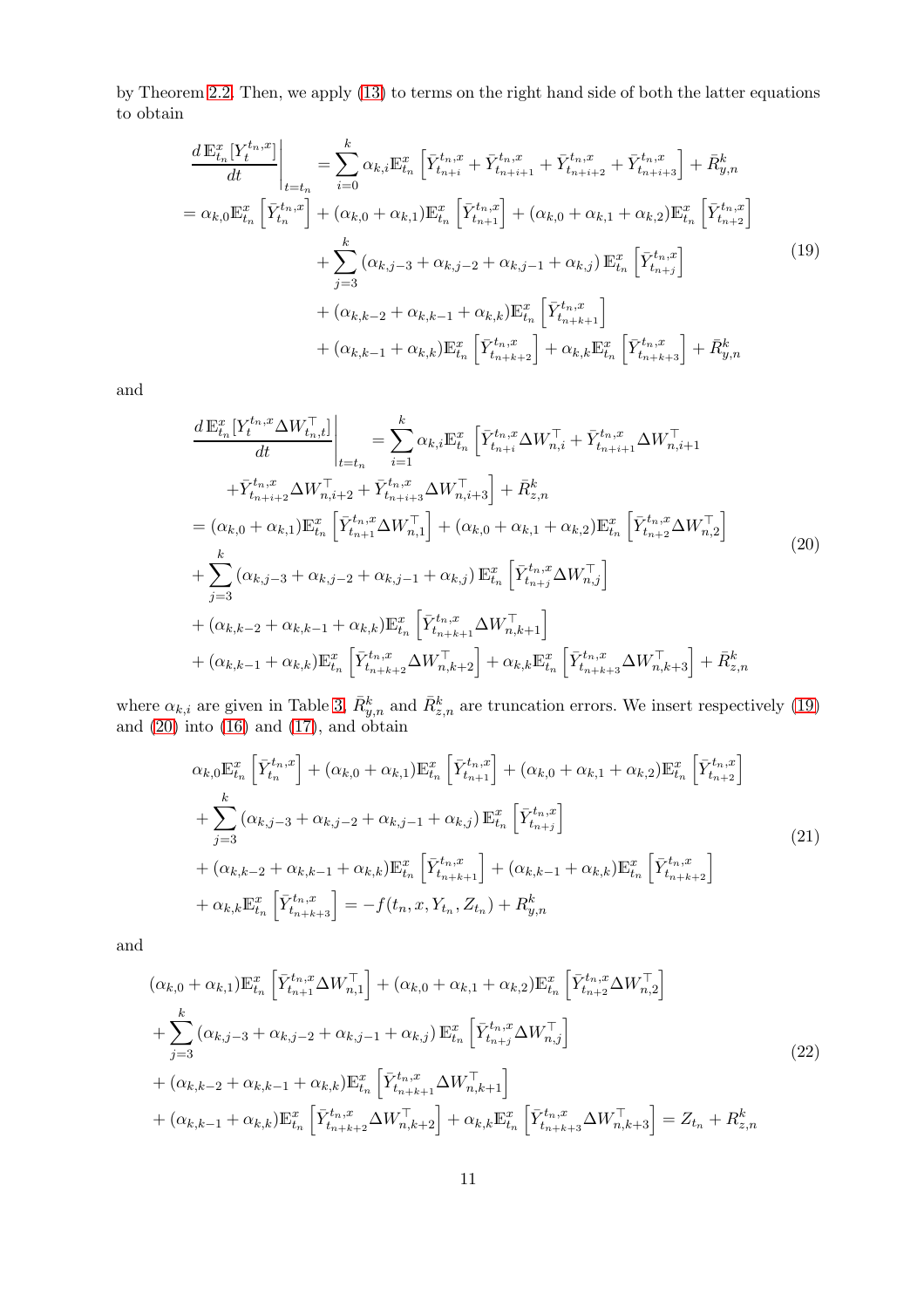with  $R_{y,n}^k = -\bar{R}_{y,n}^k$  and  $R_{z,n}^k = -\bar{R}_{z,n}^k$ .

We denote the numerical approximations of  $Y_t$  and  $Z_t$  at  $t_n$  by  $Y^n$  and  $Z^n$ , respectively. Furthermore, for  $\bar{a}$  and  $\bar{b}$  in [\(18\)](#page-9-3) we choose  $\bar{a}(t, \bar{X}_t^{t_n,x}) = a(t_n, x)$  and  $\bar{b}(t, \bar{X}_t^{t_n,x}) = b(t_n, x)$  for  $t \in [t_n, T]$ . Finally, from [\(21\)](#page-10-2) and [\(22\)](#page-10-3), the semi-discrete scheme can be obtained as

**Scheme 1.** Assume that  $Y^{N_T-i}$  and  $Z^{N_T-i}$  are known for  $i = 0, 1, \dots, k+2$ . For  $n = N_T$  $k-3, \cdots, 0, X^{n,j}, Y^n = Y^n(X^n)$  and  $Z^n = Z^n(X^n)$  can be solved by

<span id="page-11-2"></span><span id="page-11-0"></span>
$$
X^{n,j} = X^n + a(t_n, X^n) \Delta t_{n,j} + b(t_n, X^n) \Delta W_{n,j}, \quad j = 1, \dots, k+3,
$$
\n
$$
Z^n = (\alpha_{k,0} + \alpha_{k,1}) \mathbb{E}_{t_n}^{X^n} \left[ \bar{Y}^{n+1} \Delta W_{n,1}^\top \right] + (\alpha_{k,0} + \alpha_{k,1} + \alpha_{k,2}) \mathbb{E}_{t_n}^{X^n} \left[ \bar{Y}^{n+2} \Delta W_{n,2}^\top \right]
$$
\n
$$
+ \sum_{j=3}^k (\alpha_{k,j-3} + \alpha_{k,j-2} + \alpha_{k,j-1} + \alpha_{k,j}) \mathbb{E}_{t_n}^{X^n} \left[ \bar{Y}^{n+j} \Delta W_{n,j}^\top \right]
$$
\n
$$
+ (\alpha_{k,k-2} + \alpha_{k,k-1} + \alpha_{k,k}) \mathbb{E}_{t_n}^{X^n} \left[ \bar{Y}^{n+k+1} \Delta W_{n,k+1}^\top \right]
$$
\n
$$
+ (\alpha_{k,k-1} + \alpha_{k,k}) \mathbb{E}_{t_n}^{X^n} \left[ \bar{Y}^{n+k+2} \Delta W_{n,k+2}^\top \right] + \alpha_{k,k} \mathbb{E}_{t_n}^{X^n} \left[ \bar{Y}^{n+k+3} \Delta W_{n,k+3}^\top \right],
$$
\n
$$
\alpha_{k,0} Y^n = -(\alpha_{k,0} + \alpha_{k,1}) \mathbb{E}_{t_n}^{X^n} \left[ \bar{Y}^{n+1} \right] - (\alpha_{k,0} + \alpha_{k,1} + \alpha_{k,2}) \mathbb{E}_{t_n}^{X^n} \left[ \bar{Y}^{n+2} \right]
$$
\n
$$
- \sum_{j=3}^k (\alpha_{k,j-3} + \alpha_{k,j-2} + \alpha_{k,j-1} + \alpha_{k,j}) \mathbb{E}_{t_n}^{X^n} \left[ \bar{Y}^{n+j} \right]
$$
\n
$$
- (\alpha_{k,k-2} + \alpha_{k,k-1} + \alpha_{k,k}) \mathbb{E}_{t_n}^{X^n} \left[ \bar{Y}^{n+k+1} \right] - (\alpha_{k,k-1} + \alpha_{k,k}) \mathbb{E}_{t_n}^{X^n} \left[ \bar{Y}^{n
$$

<span id="page-11-1"></span>Remark 4.1. is the value of  $Y^{n+j}$  at the space point  $X^{n,j}$  for  $j = 1, \dots, k+3$ .

- 2. The latter implicit equation can be solved by using iterative methods, e.g., Newton's method or Picard scheme.
- 3. By Theorem [2.2](#page-3-0) and [\(12\)](#page-7-1) it holds [\[Butcher, 2008\]](#page-20-4)

$$
\bar{R}_{y,n}^k = \mathcal{O}(\Delta t)^k \text{ and } \bar{R}_{z,n}^k = \mathcal{O}(\Delta t)^k
$$

provided that  $\mathcal{L}_{t,x}^{k+4}u(t,x)$  is bounded, where  $\bar{R}_{y,n}^{k}$  and  $\bar{R}_{z,n}^{k}$  are defined in [\(19\)](#page-10-0) and [\(20\)](#page-10-1), respectively.

4. Similar to the scheme proposed in [\[Zhao et al., 2014a\]](#page-22-11), one can obtain high-order accurate numerical solutions for  $(24)$  and  $(25)$ , although the Euler scheme is used for  $(23)$ . This is the main advantages because the usage of the Euler scheme reduces dramatically the total computational complexity, and one is only interested in the solution of [\(24\)](#page-11-0) and [\(25\)](#page-11-1) in many applications.

## 5 The fully discrete multi-step scheme for decoupled FBSDEs

To solve  $(X^n, Y^n, Z^n)$  numerically, next we consider the space discretization. We define firstly the partition of the real space as  $\mathcal{R}_h^n = \{x_i | x_i \in \mathbb{R}^n\}$  with

$$
h^n = \max_{x \in \mathbb{R}^n} dist(x, \mathcal{R}_h^n),
$$

where  $dist(x, \mathcal{R}_h^n)$  is the distance from x to  $\mathcal{R}_h^x$ . Furthermore, for each x we define the neighbor grid set (local subset)  $\mathcal{R}_{h,x}^n$  satisfying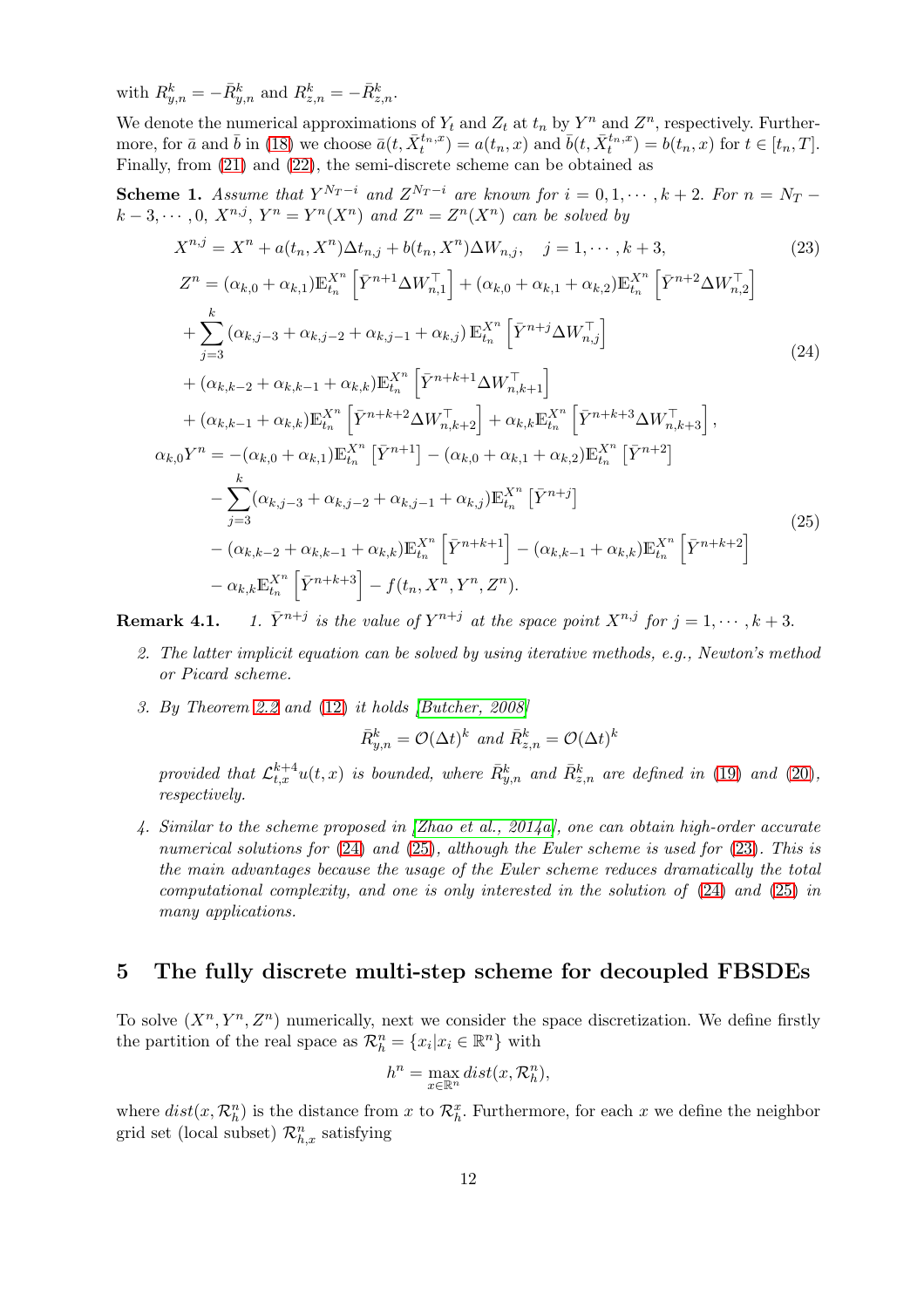- 1.  $dist(x, \mathcal{R}_h^n) < dist(x, \mathcal{R}_h^n) / \mathcal{R}_{h,x}^n$
- 2. the number of elements in  $\mathcal{R}_{h,x}^n$  is finite and uniformly bounded.

Based on the space discretization, we can solve  $Y^n(x)$  and  $Z^n(x)$  for each grid point  $x \in \mathcal{R}_h^n$ ,  $n = N_t - k - 3, \cdots, 0$ , by

<span id="page-12-0"></span>
$$
Z^{n} = (\alpha_{k,0} + \alpha_{k,1}) \mathbb{E}_{t_{n}}^{x} \left[ \bar{Y}^{n+1} \Delta W_{n,1}^{\top} \right] + (\alpha_{k,0} + \alpha_{k,1} + \alpha_{k,2}) \mathbb{E}_{t_{n}}^{x} \left[ \bar{Y}^{n+2} \Delta W_{n,2}^{\top} \right]
$$
  
+ 
$$
\sum_{j=3}^{k} (\alpha_{k,j-3} + \alpha_{k,j-2} + \alpha_{k,j-1} + \alpha_{k,j}) \mathbb{E}_{t_{n}}^{x} \left[ \bar{Y}^{n+j} \Delta W_{n,j}^{\top} \right]
$$
(26)  
+ 
$$
(\alpha_{k,k-2} + \alpha_{k,k-1} + \alpha_{k,k}) \mathbb{E}_{t_{n}}^{x} \left[ \bar{Y}^{n+k+1} \Delta W_{n,k+1}^{\top} \right]
$$
  
+ 
$$
(\alpha_{k,k-1} + \alpha_{k,k}) \mathbb{E}_{t_{n}}^{x} \left[ \bar{Y}^{n+k+2} \Delta W_{n,k+2}^{\top} \right] + \alpha_{k,k} \mathbb{E}_{t_{n}}^{x} \left[ \bar{Y}^{n+k+3} \Delta W_{n,k+3}^{\top} \right],
$$
  

$$
\alpha_{k,0} Y^{n} = -(\alpha_{k,0} + \alpha_{k,1}) \mathbb{E}_{t_{n}}^{x} \left[ \bar{Y}^{n+1} \right] - (\alpha_{k,0} + \alpha_{k,1} + \alpha_{k,2}) \mathbb{E}_{t_{n}}^{x} \left[ \bar{Y}^{n+2} \right]
$$
  
- 
$$
\sum_{j=3}^{k} (\alpha_{k,j-3} + \alpha_{k,j-2} + \alpha_{k,j-1} + \alpha_{k,j}) \mathbb{E}_{t_{n}}^{x} \left[ \bar{Y}^{n+k+1} \right] - (\alpha_{k,k-1} + \alpha_{k,k}) \mathbb{E}_{t_{n}}^{x} \left[ \bar{Y}^{n+k+2} \right]
$$
  
- 
$$
\alpha_{k,k} \mathbb{E}_{t_{n}}^{x} \left[ \bar{Y}^{n+k+3} \right] - f(t_{n}, x, Y^{n}, Z^{n}).
$$
  
(27)

<span id="page-12-1"></span>Note that  $\bar{Y}^{n+j}$  is the value of  $Y^{n+j}$  at the space point  $X^{n,j}$  generated by

$$
X^{n,j} = x + a(t_n, x)\Delta t_{n,j} + b(t_n, x)\Delta W_{n,j}, \quad j = 1, \cdots, k+3.
$$

However,  $X^{n,j}$  does not belong to  $\mathcal{R}_h^{n+j}$  $\binom{n+j}{h}$ . This is to say that the value of  $Y^{n+j}$  at  $X^{n,j}$  needs to be approximated based on the values of  $Y^{n+j}$  on  $\mathcal{R}_h^{n+j}$  $h^{n+j}$ , this can be done using a local interpolation. By  $LI_{h,X}^nF$  we denote the interpolated value of the function F at space point  $X \in \mathbb{R}^n$  by using the values of F only in the neighbor grid set, namely  $\mathcal{R}_{h,X}^n$ . Including the interpolations, [\(26\)](#page-12-0) and [\(27\)](#page-12-1) become

<span id="page-12-2"></span>
$$
Z^{n} = (\alpha_{k,0} + \alpha_{k,1}) \mathbb{E}_{t_{n}}^{x} \left[ L I_{h,X^{n,j}}^{n+1} Y^{n+1} \Delta W_{n,1}^{\top} \right] + (\alpha_{k,0} + \alpha_{k,1} + \alpha_{k,2}) \mathbb{E}_{t_{n}}^{x} \left[ L I_{h,X^{n,j}}^{n+2} Y^{n+2} \Delta W_{n,2}^{\top} \right] + \sum_{j=3}^{k} (\alpha_{k,j-3} + \alpha_{k,j-2} + \alpha_{k,j-1} + \alpha_{k,j}) \mathbb{E}_{t_{n}}^{x} \left[ L I_{h,X^{n,j}}^{n+j} Y^{n+j} \Delta W_{n,j}^{\top} \right] + (\alpha_{k,k-2} + \alpha_{k,k-1} + \alpha_{k,k}) \mathbb{E}_{t_{n}}^{x} \left[ L I_{h,X^{n,j}}^{n+k+1} Y^{n+k+1} \Delta W_{n,k+1}^{\top} \right] + (\alpha_{k,k-1} + \alpha_{k,k}) \mathbb{E}_{t_{n}}^{x} \left[ L I_{h,X^{n,j}}^{n+k+2} Y^{n+k+2} \Delta W_{n,k+2}^{\top} \right] + \alpha_{k,k} \mathbb{E}_{t_{n}}^{x} \left[ L I_{h,X^{n,j}}^{n+k+3} Y^{n+k+3} \Delta W_{n,k+3}^{\top} \right] + R_{z,n}^{k,LL_{h}},
$$
\n(28)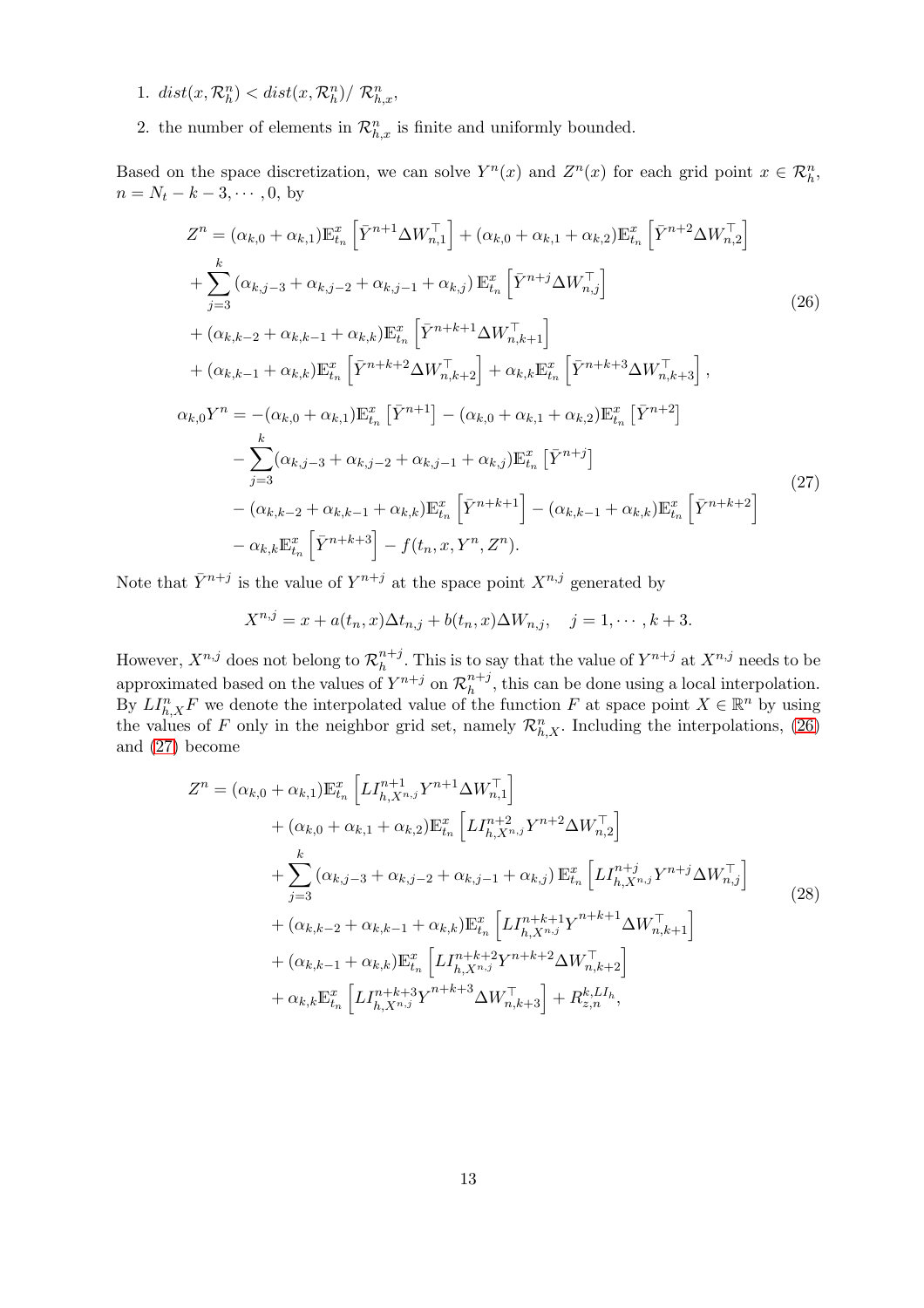<span id="page-13-0"></span>
$$
\alpha_{k,0}Y^{n} = -(\alpha_{k,0} + \alpha_{k,1})\mathbb{E}_{t_{n}}^{x}\left[LI_{h,X^{n,j}}^{n+1}Y^{n+1}\right] - (\alpha_{k,0} + \alpha_{k,1} + \alpha_{k,2})\mathbb{E}_{t_{n}}^{x}\left[LI_{h,X^{n,j}}^{n+2}Y^{n+2}\right]
$$

$$
-\sum_{j=3}^{k}(\alpha_{k,j-3} + \alpha_{k,j-2} + \alpha_{k,j-1} + \alpha_{k,j})\mathbb{E}_{t_{n}}^{x}\left[LI_{h,X^{n,j}}^{n+j}Y^{n+j}\right]
$$

$$
-(\alpha_{k,k-2} + \alpha_{k,k-1} + \alpha_{k,k})\mathbb{E}_{t_{n}}^{x}\left[LI_{h,X^{n,j}}^{n+k+1}Y^{n+k+1}\right]
$$

$$
-(\alpha_{k,k-1} + \alpha_{k,k})\mathbb{E}_{t_{n}}^{x}\left[LI_{h,X^{n,j}}^{n+k+2}Y^{n+k+2}\right]
$$

$$
-\alpha_{k,k}\mathbb{E}_{t_{n}}^{x}\left[LI_{h,X^{n,j}}^{n+k+3}Y^{n+k+3}\right] - f(t_{n},x,Y^{n},Z^{n}) + R_{y,n}^{k,LI_{h}}.
$$

$$
(29)
$$

Furthermore, to approximate the conditional expectations in [\(28\)](#page-12-2) and [\(29\)](#page-13-0) we employ the Gauss-Hermite quadrature rule which is an extension of the Gaussian quadrature method for approximating the value of integrals of the form  $\int_{-\infty}^{\infty} \exp(-\mathbf{x}^2) g(\mathbf{x}) d\mathbf{x}$  by

<span id="page-13-1"></span>
$$
\int_{-\infty}^{\infty} \cdots \int_{-\infty}^{\infty} g(\mathbf{x}) \exp(-\mathbf{x}^{\top}\mathbf{x}) d\mathbf{x} \approx \sum_{j=1}^{L} w_j g(\mathbf{a}_j),
$$
 (30)

where  $\mathbf{x} = (x_1, \dots, x_n)^\top, \ \mathbf{x}^\top \mathbf{x} = \sum^n$  $j=1$  $x_j^2$ , L is the number of used sample points,  $\mathbf{j} =$ 

$$
(j_1, j_2, \dots, j_n), \sum_{j=1}^L = \sum_{j_1=1, \dots, j_n=1}^{L, \dots, L}, \mathbf{a}_j = (a_{j_1}, \dots, a_{j_n}) \text{ and } \omega_j = \prod_{i=1}^n \omega_{j_i}, \{a_{j_i}\}_{j_i=1}^L \text{ are the}
$$

roots of the Hermite polynomial  $H_L(x)$  of degree L and  $\{\omega_{j_i}\}_{j_i=1}^L$  are corresponding weights [\[Abramowitz and Stegun, 1972\]](#page-20-5). For a standard n-dimensional standard normal distributed random variable  $X$  we know that

$$
\mathbb{E}\left[g(X)\right] = \frac{1}{(2\pi)^{\frac{d}{2}}} \int_{-\infty}^{\infty} g(\mathbf{x}) \exp\left(-\frac{\mathbf{x}^{\top}\mathbf{x}}{2}\right) dx
$$

$$
= \frac{1}{(\pi)^{\frac{d}{2}}} \int_{-\infty}^{\infty} g(\sqrt{2}\mathbf{x}) \exp\left(-\mathbf{x}^{\top}\mathbf{x}\right) dx
$$

$$
\stackrel{30}{=} \frac{1}{(\pi)^{\frac{d}{2}}} \sum_{\mathbf{j}=\mathbf{1}}^{L} \omega_{\mathbf{j}} g(\mathbf{a}_{\mathbf{j}}) + R_{L}^{GH},
$$

where  $R_L^{GH}$  is the truncation error of the Gauss-Hermite quadrature rule for g.

Now we consider the conditional expectations of the form  $\mathbb{E}_{t_n}^x \left[ L I_{h,X^{n,j}}^{n+j} Y^{n+j} \Delta W_{n,j}^\top \right]$  and  $\mathbb{E}_{t_n}^x \left[ L I_{h,X^{n,j}}^{n+j} Y^{n+j} \right]$  in [\(28\)](#page-12-2) and [\(29\)](#page-13-0). We know that  $L I_{h,X^{n,j}}^{n+j} Y^{n+j}$  is the interpolated value of  $\bar{Y}^{n+\bar{j}}$ , which is a function of  $X^{n,j}$  and can be represented by (Theorem [2.3\)](#page-4-1)

$$
\overline{Y}^{n+j} = Y^{n+j} (X^{n+j}) = Y^{n+j} (X^{n+j} + a(t_n, X^n) \Delta t_{n,j} + b(t_n, X^n) \Delta W_{n,j}),
$$

with  $\Delta W_{n,j} \sim \sqrt{\Delta t_{n,j}}N(0, I_n)$ . Straightforwardly, we can approximate those conditional expectations as

$$
\mathbb{E}_{t_n}^{\mathbf{x},h} \left[ \bar{Y}^{n+j} \right] = \frac{1}{\pi^{\frac{d}{2}}} \sum_{\mathbf{j}=1}^{L} \omega_{\mathbf{j}} Y^{n+j} \left( \mathbf{x} + a(t_n, \mathbf{x}) \Delta t_{n,j} + b(t_n, \mathbf{x}) \Delta t_{n,j} \sqrt{2 \Delta t_{n,j}} \mathbf{a}_{\mathbf{j}} \right) + R_L^{GH}(Y)
$$

and

$$
\mathbb{E}_{t_n}^{\mathbf{x},h} \left[ \bar{Y}^{n+j} \Delta W_{t_n,j}^{\top} \right] = \frac{1}{\pi^{\frac{d}{2}}} \sum_{\mathbf{j}=\mathbf{1}}^{L} \omega_{\mathbf{j}} Y^{n+j} \left( \mathbf{x} + a(t_n, \mathbf{x}) \Delta t_{n,j} + b(t_n, \mathbf{x}) \Delta t_{n,j} \sqrt{2 \Delta t_{n,j}} \mathbf{a}_{\mathbf{j}} \right) \mathbf{a}_{\mathbf{j}} + R_L^{GH}(YW),
$$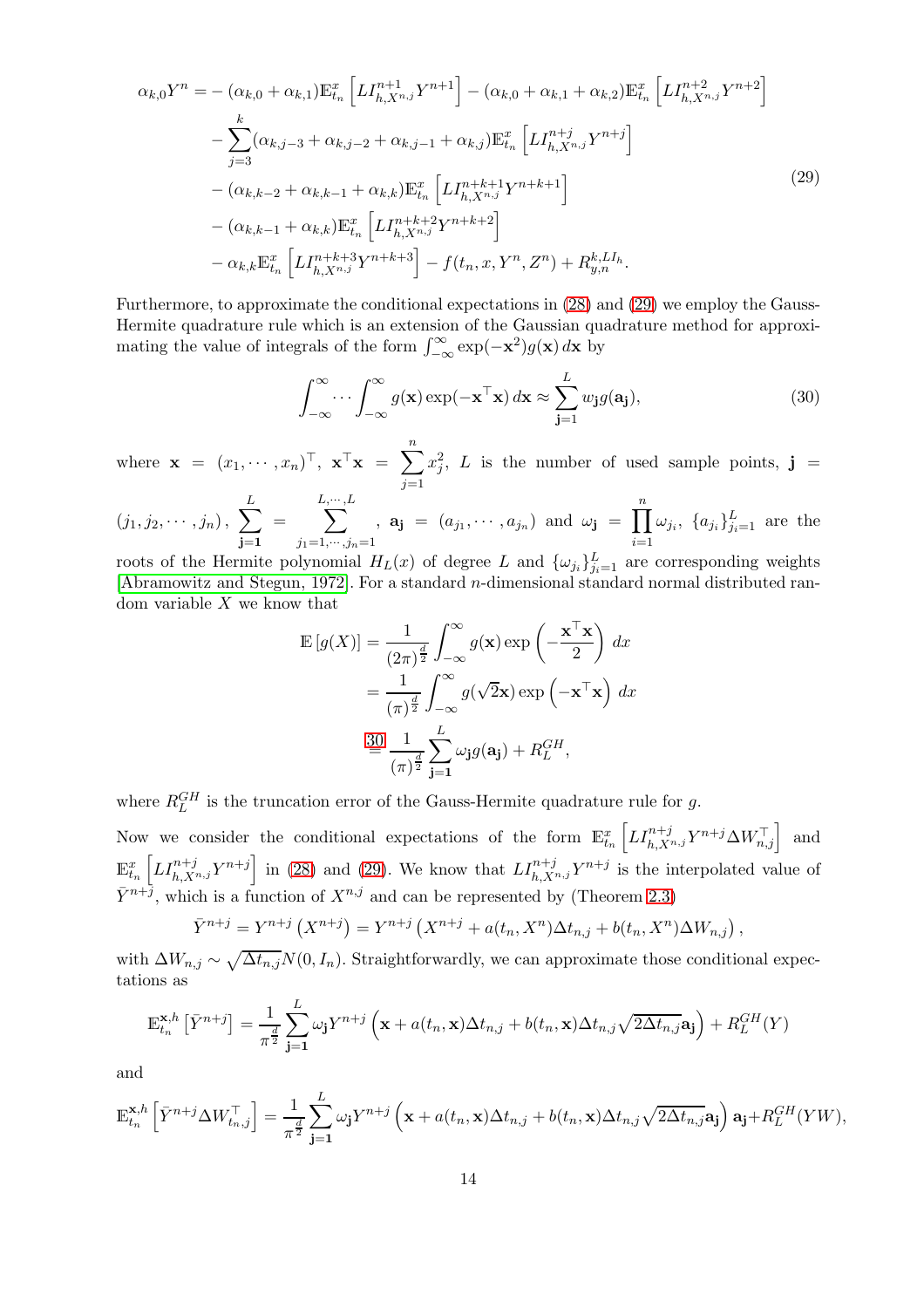where  $\mathbb{E}_{t_n}^{\mathbf{x},h}$  $\mathbf{x}_{t_n}^{*,h}[\cdot]$  denotes the approximation of  $\mathbb{E}_{t_n}^{\mathbf{x}}[\cdot]$ . Finally, by inserting these approximations into [\(28\)](#page-12-2) and [\(29\)](#page-13-0) we obtain

<span id="page-14-0"></span>
$$
Z^{n} = (\alpha_{k,0} + \alpha_{k,1}) \mathbb{E}_{t_{n}}^{x,h} \left[ L I_{h,X^{n,j}}^{n+1} Y^{n+1} \Delta W_{n,1}^{\top} \right]
$$
  
+  $(\alpha_{k,0} + \alpha_{k,1} + \alpha_{k,2}) \mathbb{E}_{t_{n}}^{x,h} \left[ L I_{h,X^{n,j}}^{n+2} Y^{n+2} \Delta W_{n,2}^{\top} \right]$   
+  $\sum_{j=3}^{k} (\alpha_{k,j-3} + \alpha_{k,j-2} + \alpha_{k,j-1} + \alpha_{k,j}) \mathbb{E}_{t_{n}}^{x,h} \left[ L I_{h,X^{n,j}}^{n+j} Y^{n+j} \Delta W_{n,j}^{\top} \right]$   
+  $(\alpha_{k,k-2} + \alpha_{k,k-1} + \alpha_{k,k}) \mathbb{E}_{t_{n}}^{x,h} \left[ L I_{h,X^{n,j}}^{n+k+1} Y^{n+k+1} \Delta W_{n,k+1}^{\top} \right]$   
+  $(\alpha_{k,k-1} + \alpha_{k,k}) \mathbb{E}_{t_{n}}^{x,h} \left[ L I_{h,X^{n,j}}^{n+k+2} Y^{n+k+2} \Delta W_{n,k+2}^{\top} \right]$   
+  $\alpha_{k,k} \mathbb{E}_{t_{n}}^{x,h} \left[ L I_{h,X^{n,j}}^{n+k+3} Y^{n+k+3} \Delta W_{n,k+3}^{\top} \right] + R_{z,n}^{k,LI_{n}} + R_{z,n}^{k,E},$   
 $\alpha_{k,0} Y^{n} = - (\alpha_{k,0} + \alpha_{k,1}) \mathbb{E}_{t_{n}}^{x,h} \left[ L I_{h,X^{n,j}}^{n+1} Y^{n+1} \right] - (\alpha_{k,0} + \alpha_{k,1} + \alpha_{k,2}) \mathbb{E}_{t_{n}}^{x,h} \left[ L I_{h,X^{n,j}}^{n+2} Y^{n+2} \right]$   
-  $\sum_{j=3}^{k} (\alpha_{k,j-3} + \alpha_{k,j-2} + \alpha_{k,j-1} + \alpha_{k,j}) \mathbb{E}_{t_{n}}^{x,h} \left[ L I_{h,X^{n,j}}^{n+j} Y^{n+j} \right]$   
-  $(\alpha_{k,k-2} + \alpha_{k,k-1} + \alpha_{k$ 

<span id="page-14-1"></span>**Remark 5.1.** 1. The estimate of  $R_{y,n}^{k,\mathbb{E}}$  or  $R_{z,n}^{k,\mathbb{E}}$  reads [\[Abramowitz and Stegun, 1972,](#page-20-5) [Shen et al., 2011,](#page-22-13) [Zhao et al., 2014b\]](#page-22-8)

$$
\mathcal{O}\left(\frac{L!}{2^L(2L)!}\right).
$$

2. For the local interpolation errors  $R_{y,n}^{k,LI_h}$  or  $R_{z,n}^{k,LI_h}$  the following estimate holds

<span id="page-14-2"></span>
$$
\mathcal{O}\left(h^{r+1}\right) \tag{33}
$$

when using r-degree polynomial interpolation in  $k$ -step scheme, and provided that  $a, b, f$ and g are sufficiently smooth such that  $\mathcal{L}_{t,x}^{k+4}u(t,x)$  is bounded and  $u(t,\cdot) \in C_b^{r+1}$ , see [\[Abramowitz and Stegun, 1972,](#page-20-5) [Burden and Faires, 2001,](#page-20-6) [Butcher, 2008,](#page-20-4) [Zhao et al., 2014b\]](#page-22-8).

3. To balance the time discretization error  $R_{y,n}^k = \mathcal{O}(\Delta t)^k$  and  $R_{z,n}^k = \mathcal{O}(\Delta t)^k$ , one needs to control well both the interpolation and integration error mentioned in last two points.

4. For a k-step scheme we need to know the support values of  $Y^{N_T-i}$  and  $Z^{N_T-i}$ ,  $i = 0, \cdots, k+2$ . One can use the following three ways to deal with this problem: before running the multistep scheme, we choose a quite smaller  $\Delta t$  and run one-step scheme until  $N_T - k - 2$ ; Alternatively, one can prepare these initial values "iteratively", namely we compute  $Y^{N_T-1}$  and  $Z^{N_T-1}$  based on  $Y^{N_T}$  and  $Z^{N_T}$  with  $k = 1$ , and the compute  $Y^{N_T-2}$  and  $Z^{N_T-2}$  based on  $Y^{N_T}, Y^{N_T-1}, Z^{N_T}, Z^{N_T-1}$  with  $k=2$  and so on; Finally, one can use the Runge-Kutta scheme proposed in [\[Crisan and Chassagneux, 2014\]](#page-20-7) with small  $\Delta t$  to initialize our proposed multi-step scheme.

By removing all the error terms, from [\(31\)](#page-14-0) and [\(32\)](#page-14-1) we obtain our fully discrete scheme as follows.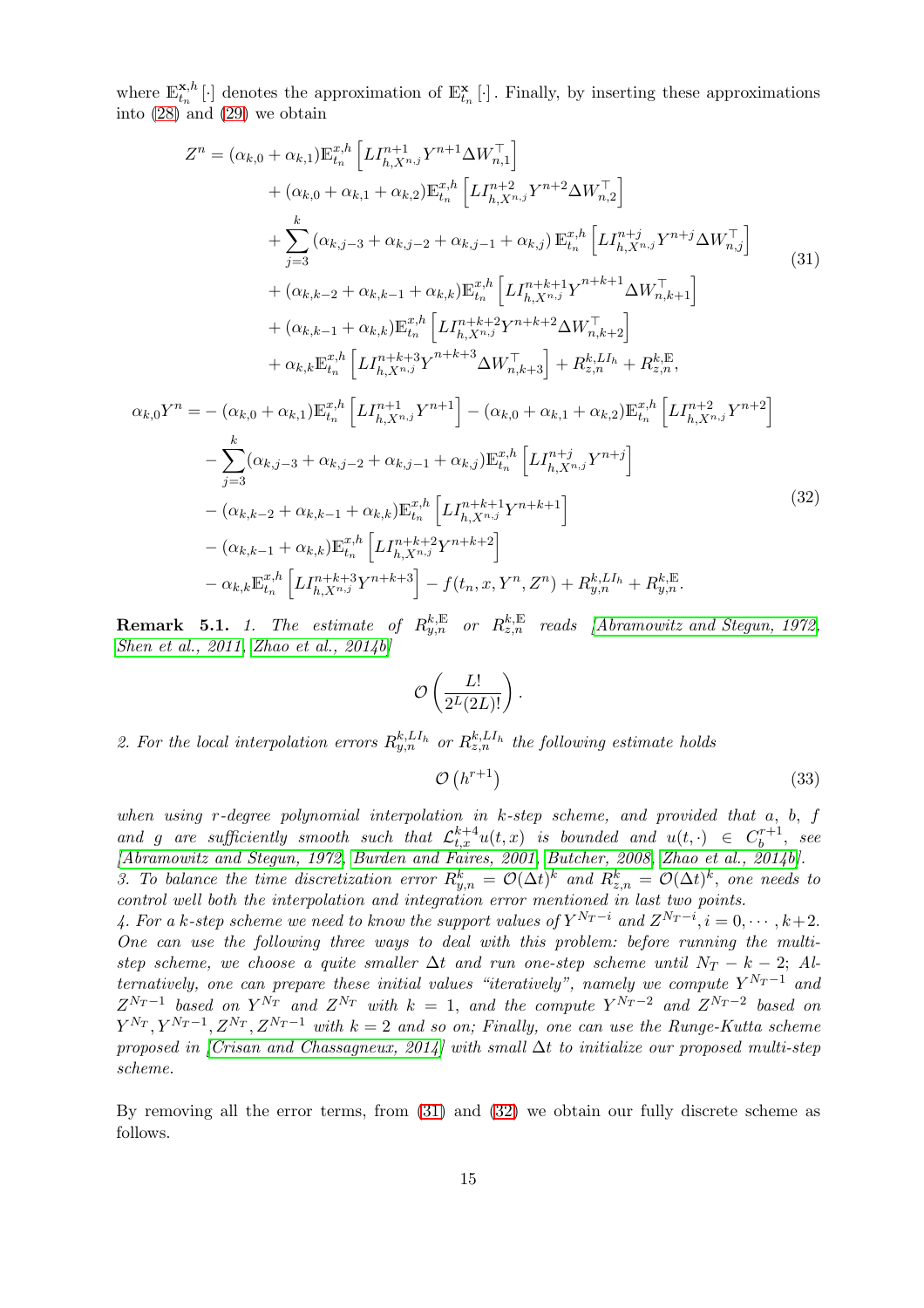**Scheme 2.** Assume that  $Y^{N_T-i}$  and  $Z^{N_T-i}$  on  $\mathcal{R}_h^{N_T-i}$  are known for  $i = 0, 1, \dots, k+2$ . For  $n = N_T - k - 3, \cdots, 0$  and  $x \in \mathcal{R}_h^n$ ,  $Y^n = Y^n(x)$  and  $Z^n = Z^n(x)$  can be solved by

$$
X^{n,j} = x + a(t_n, x) \Delta t_{n,j} + b(t_n, x) \Delta W_{n,j}, \quad j = 1, \dots, k+3,
$$
  
\n
$$
Z^n = (\alpha_{k,0} + \alpha_{k,1}) \mathbb{E}_{t_n}^{x,h} \left[ L I_{h,X^{n,j}}^{n+1} Y^{n+1} \Delta W_{n,1}^\top \right]
$$
  
\n
$$
+ (\alpha_{k,0} + \alpha_{k,1} + \alpha_{k,2}) \mathbb{E}_{t_n}^{x,h} \left[ L I_{h,X^{n,j}}^{n+2} Y^{n+2} \Delta W_{n,2}^\top \right]
$$
  
\n
$$
+ \sum_{j=3}^k (\alpha_{k,j-3} + \alpha_{k,j-2} + \alpha_{k,j-1} + \alpha_{k,j}) \mathbb{E}_{t_n}^{x,h} \left[ L I_{h,X^{n,j}}^{n+1} Y^{n+1} \Delta W_{n,j}^\top \right]
$$
  
\n
$$
+ (\alpha_{k,k-2} + \alpha_{k,k-1} + \alpha_{k,k}) \mathbb{E}_{t_n}^{x,h} \left[ L I_{h,X^{n,j}}^{n+1} Y^{n+k+1} \Delta W_{n,k+1}^\top \right]
$$
  
\n
$$
+ (\alpha_{k,k-1} + \alpha_{k,k}) \mathbb{E}_{t_n}^{x,h} \left[ L I_{h,X^{n,j}}^{n+1} Y^{n+1} \Delta W_{n,k+2}^\top \right]
$$
  
\n
$$
+ \alpha_{k,k} \mathbb{E}_{t_n}^{x,h} \left[ L I_{h,X^{n,j}}^{n+1} Y^{n+1} \Delta W_{n,k+3}^\top \right],
$$
  
\n
$$
\alpha_{k,0} Y^n = - (\alpha_{k,0} + \alpha_{k,1}) \mathbb{E}_{t_n}^{x,h} \left[ L I_{h,X^{n,j}}^{n+1} Y^{n+1} \right] - (\alpha_{k,0} + \alpha_{k,1} + \alpha_{k,2}) \mathbb{E}_{t_n}^{x,h} \left[ L I_{h,X^{n,j}}^{n+2} Y^{n+2} \right]
$$
  
\n
$$
- \sum_{j=3}^k (\alpha_{k,j-3} + \alpha_{k,j-2} + \alpha_{k,j-1} + \alpha_{k,j}) \mathbb{E}_{t_n}^{x,h} \left[ L I_{h,X
$$

# 6 Numerical schemes for coupled FBSDEs

The authors in [\[Zhao et al., 2014b\]](#page-22-8) extended their scheme proposed for solving decoupled FBS-DEs to the one which can solve fully coupled FBSDEs. Similarly, our Scheme 2 can be extended to solve [\(1\)](#page-0-1) in a fully coupled case.

**Scheme 3.** Assume that 
$$
Y^{N_T-i}
$$
 and  $Z^{N_T-i}$  on  $\mathcal{R}_h^{N_T-i}$  are known for  $i = 0, 1, \dots, k+2$ . For  
\n $n = N_T - k - 3, \dots, 0$  and  $x \in \mathcal{R}_h^n$ ,  $Y^n = Y^n(x)$  and  $Z^n = Z^n(x)$  can be solved by  
\n1. set  $Y^{n,0} = Y^{n+1}(x)$  and  $Z^{n,0} = Z^{n+1}(x)$ , and set  $l = 0$ ;  
\n2. for  $l = 0, 1, \dots$ , solve  $Y^{n,l+1} = Y^{n,l+1}(x)$  and  $Z^{n,l+1} = Z^{n,l+1}(x)$  by  
\n $X^{n,j} = x + a(t_n, x, Y^{n,l}(x), Z^{n,l}(x)) \Delta t_{n,j} + b(t_n, x, Y^{n,l}(x), Z^{n,l}(x)) \Delta W_{n,j}, \quad j = 1, \dots, k+3$ ,  
\n $Z^n = (\alpha_{k,0} + \alpha_{k,1}) \mathbb{E}_{t_n}^{x,h} \left[ L I_{h,X^{n,j}}^{n+1} Y^{n+1} \Delta W_{n,1}^\top \right] + (\alpha_{k,0} + \alpha_{k,1} + \alpha_{k,2}) \mathbb{E}_{t_n}^{x,h} \left[ L I_{h,X^{n,j}}^{n+2} Y^{n+2} \Delta W_{n,2}^\top \right]$   
\n $+ \sum_{j=3}^k (\alpha_{k,j-3} + \alpha_{k,j-2} + \alpha_{k,j-1} + \alpha_{k,j}) \mathbb{E}_{t_n}^{x,h} \left[ L I_{h,X^{n,j}}^{n+j} Y^{n+j} \Delta W_{n,j}^\top \right]$   
\n $+ (\alpha_{k,k-2} + \alpha_{k,k-1} + \alpha_{k,k}) \mathbb{E}_{t_n}^{x,h} \left[ L I_{h,X^{n,j}}^{n+k+1} Y^{n+k+1} \Delta W_{n,k+1}^\top \right]$   
\n $+ (\alpha_{k,k-1} + \alpha_{k,k}) \mathbb{E}_{t_n}^{x,h} \left[ L I_{h,X^{n,j}}^{n+k+2} Y^{n+k+2} \Delta W_{n,k+2}^\top \right] + \alpha_{k,k} \mathbb{E}_{$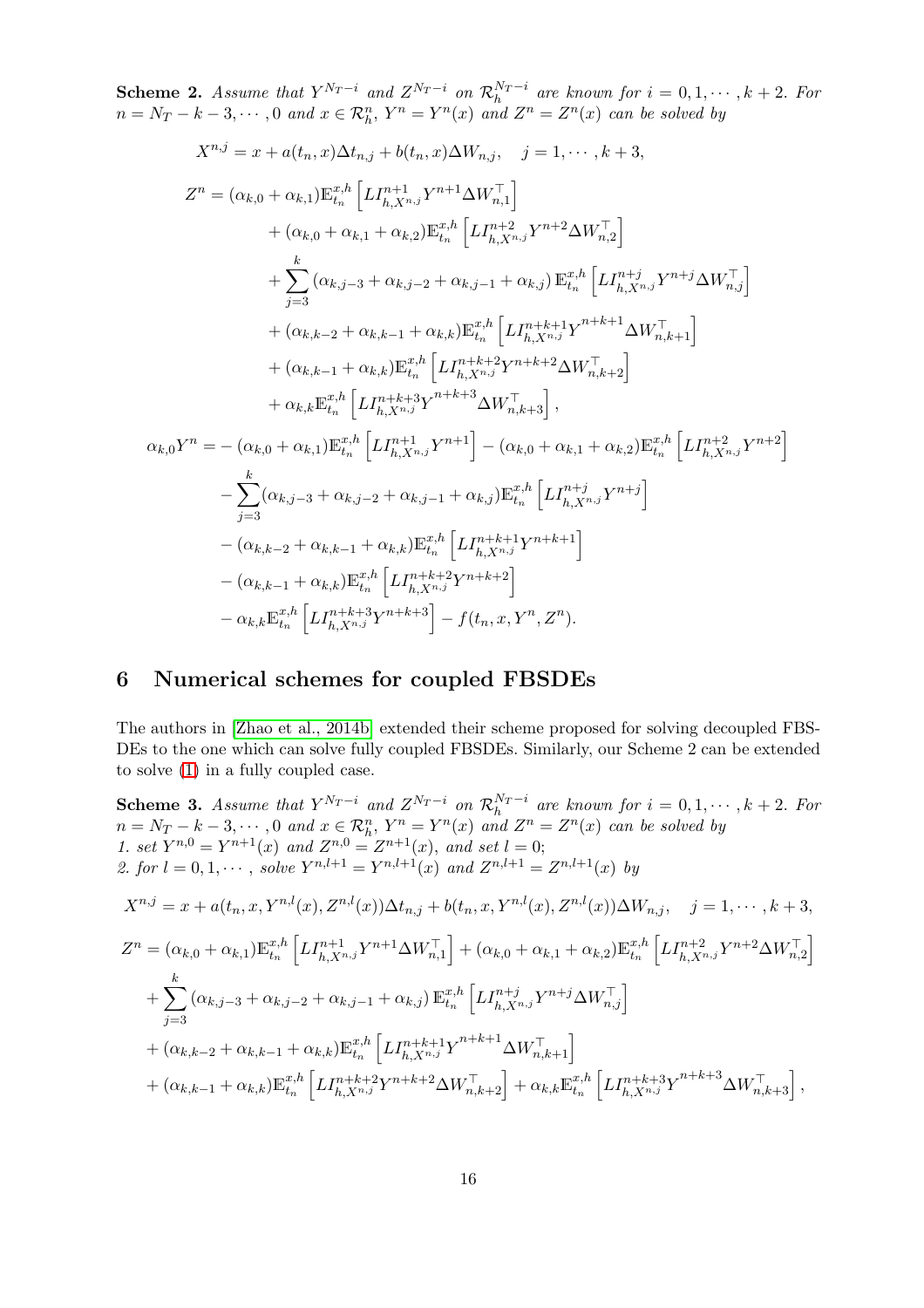$$
\alpha_{k,0}Y^{n} = -(\alpha_{k,0} + \alpha_{k,1})\mathbb{E}_{t_{n}}^{x,h} \left[ L I_{h,X^{n,j}}^{n+1} Y^{n+1} \right] - (\alpha_{k,0} + \alpha_{k,1} + \alpha_{k,2})\mathbb{E}_{t_{n}}^{x,h} \left[ L I_{h,X^{n,j}}^{n+2} Y^{n+2} \right]
$$
  

$$
- \sum_{j=3}^{k} (\alpha_{k,j-3} + \alpha_{k,j-2} + \alpha_{k,j-1} + \alpha_{k,j})\mathbb{E}_{t_{n}}^{x,h} \left[ L I_{h,X^{n,j}}^{n+j} Y^{n+j} \right]
$$
  

$$
- (\alpha_{k,k-2} + \alpha_{k,k-1} + \alpha_{k,k})\mathbb{E}_{t_{n}}^{x,h} \left[ L I_{h,X^{n,j}}^{n+k+1} Y^{n+k+1} \right] - (\alpha_{k,k-1} + \alpha_{k,k})\mathbb{E}_{t_{n}}^{x,h} \left[ L I_{h,X^{n,j}}^{n+k+2} Y^{n+k+2} \right]
$$
  

$$
- \alpha_{k,k} \mathbb{E}_{t_{n}}^{x,h} \left[ L I_{h,X^{n,j}}^{n+k+3} Y^{n+k+3} \right] - f(t_{n}, x, Y^{n}, Z^{n}).
$$
  
until 
$$
\max \left( |Y^{n,l+1} - Y^{n,l} |, |Z^{n,l+1} - Z^{n,l} | \right) < \epsilon_0,
$$
  
3. let  $Y^{n} = Y^{n,l+1}$  and  $Z^{n} = Z^{n,l+1}$ .

Remark 6.1. 1. Scheme 3 coincides with Scheme 2 if a and b do not depend on Y and Z. 2. We only assume that the coupled FBSDEs are uniquely solvable, the lacking analysis will be the task of future work.

## 7 Numerical experiments

In this section we use some numerical examples to show that our Schemes 2 and 3 can reach ninth-order convergence rate for solving FBSDEs. The uniform partitions in both time and space will be used, that is, the time interval  $[0, T]$  will be uniformly divided into  $N_T$  parts with  $\Delta t = \frac{T}{N}$  $\frac{T}{N_T}$  such that  $t_n = n\Delta t, n = 0, 1, \cdots, N_T$ ; the space partition is  $\mathcal{R}_h^n = R_h$  for all n with

$$
\mathcal{R}_h = \mathcal{R}_{1,h} \times \mathcal{R}_{2,h} \times \cdots \mathcal{R}_{n,h},
$$

where  $\mathcal{R}_{j,h}$  is the partition of R

$$
\mathcal{R}_{j,h} = \left\{ x_i^j : x_i^j = ih, i = 0, \pm 1, \cdots, \pm \infty \right\}, \quad j = 1, 2, \cdots, n.
$$

In our numerical experiments we choose the local Lagrange interpolation for  $LI_{h,x}^n$  based on the set of some neighbor grids near x, i.e.,  $\mathcal{R}_{h,x} \subset \mathcal{R}_h$  such that [\(33\)](#page-14-2) holds. Following [\[Zhao et al., 2014a\]](#page-22-11), we set sufficiently many Gauss-Hermite quadrature points such that the quadrature error could be negligible. Note that the truncation error is defined in [\(12\)](#page-7-1), in order to thus balance the time and space truncation error in our numerical examples, we force  $h^{r+1} = (\Delta t)^{k+1}$ , where r is the degree of the Lagrangian interpolation polynomials. For example, one can firstly specify a value of r, and then adjust the value of h such that  $h = \Delta t^{\frac{k+1}{r+1}}$ . For the numerical results in this paper, r is set to be a value from the set  $\{10, 11, \dots, 21\}$  to control the errors. Furthermore, we will consider  $k$  from 3 such that at least one combination of four  $\alpha_{k,i}$  is included, but until  $k = 9$  due to the stability condition, see Scheme 2 and 3. Finally, CR and RT are used to denote the convergence rate and the running time in second, respectively. For the comparison purpose, we will directly take examples considered in [\[Zhao et al., 2014a\]](#page-22-11). Numerical experiment were performed in MATLAB with an Intel(R) Core(TM) i5-8350 CPU  $@$ 1.70 GHz and 15 G RAM.

Example 1 The first example reads

$$
\begin{cases}\n dX_t = \frac{1}{1+2\exp(t+X_t)} dt + \frac{\exp(t+X_t)}{1+\exp(t+X_t)} dW_t, & X_0 = 1, \\
 -dY_t = \left( -\frac{2Y_t}{1+2\exp(t+X_t)} - \frac{1}{2} \left( \frac{Y_t Z_t}{1+\exp(t+X_t)} - Y_t^2 Z_t \right) \right) dt - Z_t dW_t, \\
 Y_T = \frac{\exp(T+X_T)}{1+\exp(T+X_T)},\n\end{cases}
$$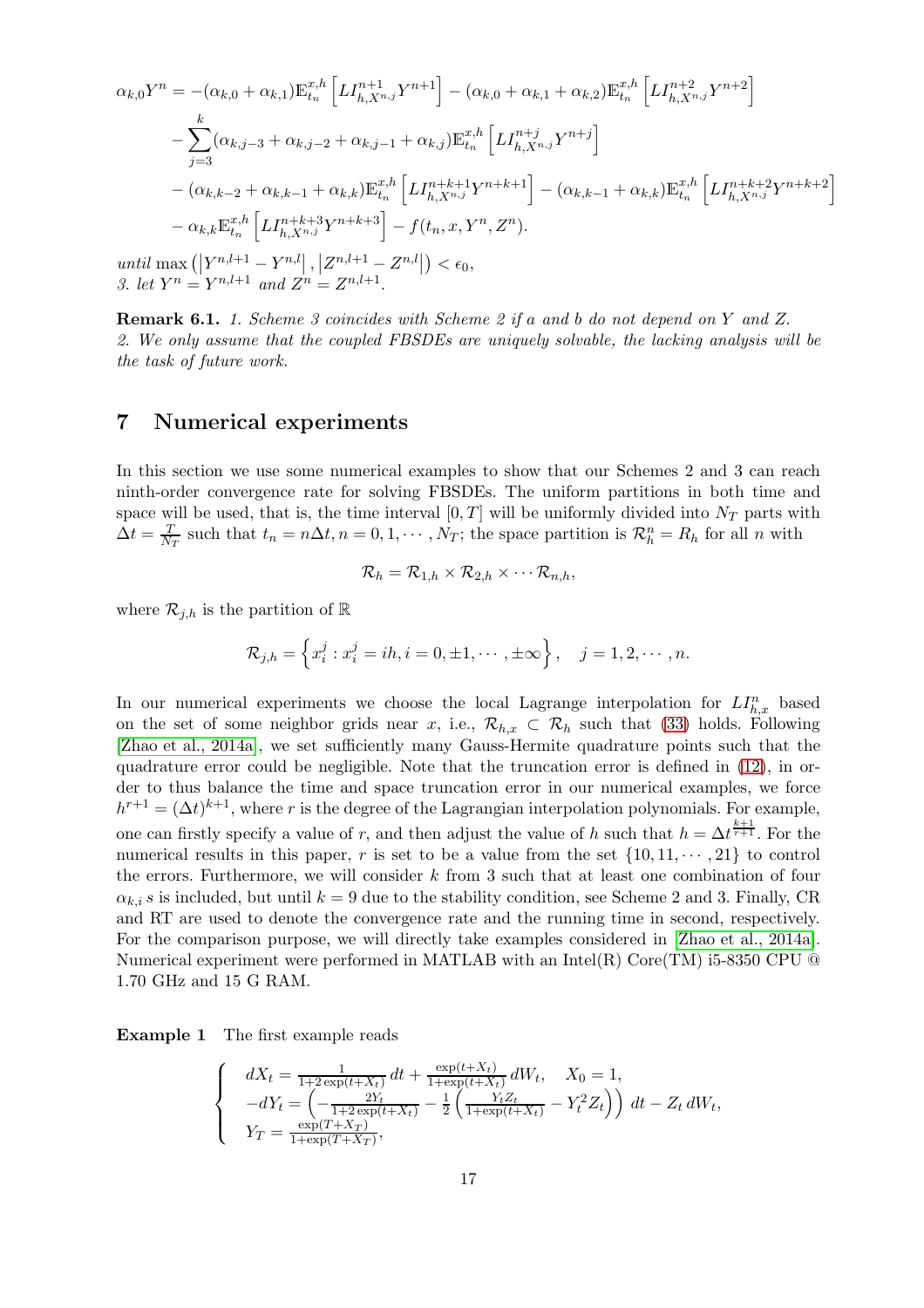with the analytic solution

$$
\begin{cases} Y_t = \frac{\exp(t + X_t)}{1 + \exp(t + X_t)},\\ Z_t = \frac{(\exp(t + X_t))^2}{(1 + \exp(t + X_t))^3}.\end{cases}
$$

Obviously, in this example, the generator a and b does not depend on  $Y_t$  and  $Z_t$ , i.e., a decoupled FBSDE. All the convergence rates, running time and absolute errors are reported in Table [5.](#page-17-0) In the proposed scheme,  $k + 3$  points are needed for the iterations, i.e., one need 12 points when  $k = 9$ . From the other side we can not choose a large value for  $N_T$  due to the accuracy of double precision. Therefore, to show the convergence rate up to ninth order we consider  $N_T = \{16, 20, 24, 28, 32\}$  in this example. From Table [5](#page-17-0) we see that the quite high accuracy of

<span id="page-17-0"></span>

| Scheme 2 |                          | $N_T=16$    | $N_T=20$    | $N_T=24$    | $N_T=28$    | $N_T=32$  | CR   |
|----------|--------------------------|-------------|-------------|-------------|-------------|-----------|------|
|          | $Y^0 - Y_0$              | 4.717e-06   | $2.613e-06$ | 1.569e-06   | $1.015e-06$ | 6.905e-07 | 2.78 |
| $k=3$    | $Z^0 - Z_0$              | 2.547e-05   | $1.552e-05$ | $1.009e-05$ | 6.889e-06   | 4.903e-06 | 2.39 |
|          | RT                       | 0.37        | 0.49        | 0.65        | 0.91        | 1.19      |      |
|          | $\overline{Y^0} - Y_0$   | 6.871e-07   | 3.152e-07   | $1.629e-07$ | $9.240e-08$ | 5.618e-08 | 3.61 |
| $k=4$    | $ Z^0 - Z_0 $            | 6.879e-06   | 3.097e-06   | 1.595e-06   | 9.027e-07   | 5.488e-07 | 3.65 |
|          | RT                       | 0.39        | 0.61        | 0.85        | 1.12        | 1.41      |      |
|          | $ Y^0-Y_0 $              | 5.623e-08   | 2.077e-08   | 9.011e-09   | 4.355e-09   | 2.343e-09 | 4.59 |
| $k=5$    | $Z^0-Z_0$                | $6.522e-07$ | 2.427e-07   | 1.047e-07   | 5.016e-08   | 2.704e-08 | 4.60 |
|          | RT                       | 0.46        | 0.69        | 0.95        | 1.25        | 1.58      |      |
|          | $ \overline{Y}{}^0-Y_0 $ | 3.549e-09   | 1.073e-09   | 3.929e-10   | $1.623e-10$ | 7.549e-11 | 5.56 |
| $k=6$    | $ Z^0 - Z_0 $            | 5.658e-08   | 1.632e-08   | 6.000e-09   | 2.519e-09   | 1.168e-09 | 5.59 |
|          | RT                       | 0.52        | 0.85        | 1.26        | 1.74        | 2.10      |      |
|          | $ \overline{Y}{}^0-Y_0 $ | 2.156e-10   | 4.809e-11   | 1.457e-11   | 5.075e-12   | 2.019e-12 | 6.73 |
| $k=7$    | $Z^0 - Z_0$              | 6.349e-09   | 1.556e-09   | 4.796e-10   | 1.749e-10   | 7.147e-11 | 6.47 |
|          | RT                       | 0.60        | 1.10        | 1.65        | 2.15        | 2.79      |      |
|          | $ \overline{Y}{}^0-Y_0 $ | $6.025e-11$ | 8.573e-12   | 3.292e-12   | 7.027e-13   | 4.868e-13 | 7.10 |
| $k=8$    | $ Z^0 - Z_0 $            | $1.029e-09$ | 1.934e-10   | 5.811e-11   | 1.459e-11   | 6.696e-12 | 7.35 |
|          | RT                       | 0.62        | 1.17        | 1.73        | 2.37        | 3.11      |      |
|          | $ \overline{Y}{}^0-Y_0 $ | $2.315e-11$ | 4.131e-12   | 9.073e-13   | 2.169e-13   | 2.398e-14 | 9.55 |
| $k=9$    | $Z^0 - Z_0$              | $3.672e-10$ | 5.073e-11   | 1.184e-11   | 2.528e-12   | 5.760e-13 | 9.19 |
|          | RT                       | 0.69        | 1.32        | 2.04        | 2.83        | 3.74      |      |

Table 5: Errors, running time and convergence rates for Example 1,  $T = 1$ 

Scheme 2 for solving decoupled FBSDEs. Scheme 2 is a k-order scheme up to  $k = 9$ , and more efficient for taking a larger value for k, which is consistent with the theory [\[Butcher, 2008\]](#page-20-4), see also Table [4](#page-8-1)

For the second example we consider the coupled FBSDE (taken from [\[Zhao et al., 2014a\]](#page-22-11)) to test Scheme 3, in which an iterative process is required with longer computational time.

Example 2

$$
\begin{cases}\n dX_t = -\frac{1}{2}\sin(t + X_t)\cos(t + X_t)(Y_t^2 + Z_t) ds \\
 + \frac{1}{2}\cos(t + X_t) + (Y_t\sin(t + X_t) + Z_t + 1) dW_s, \quad X_0 = 1.5, \\
 -dY_t = (Y_tZ_t - \cos(t + X_t)) dt - Z_t dW_t, \\
 Y_T = \sin(T + X_T).\n\end{cases}
$$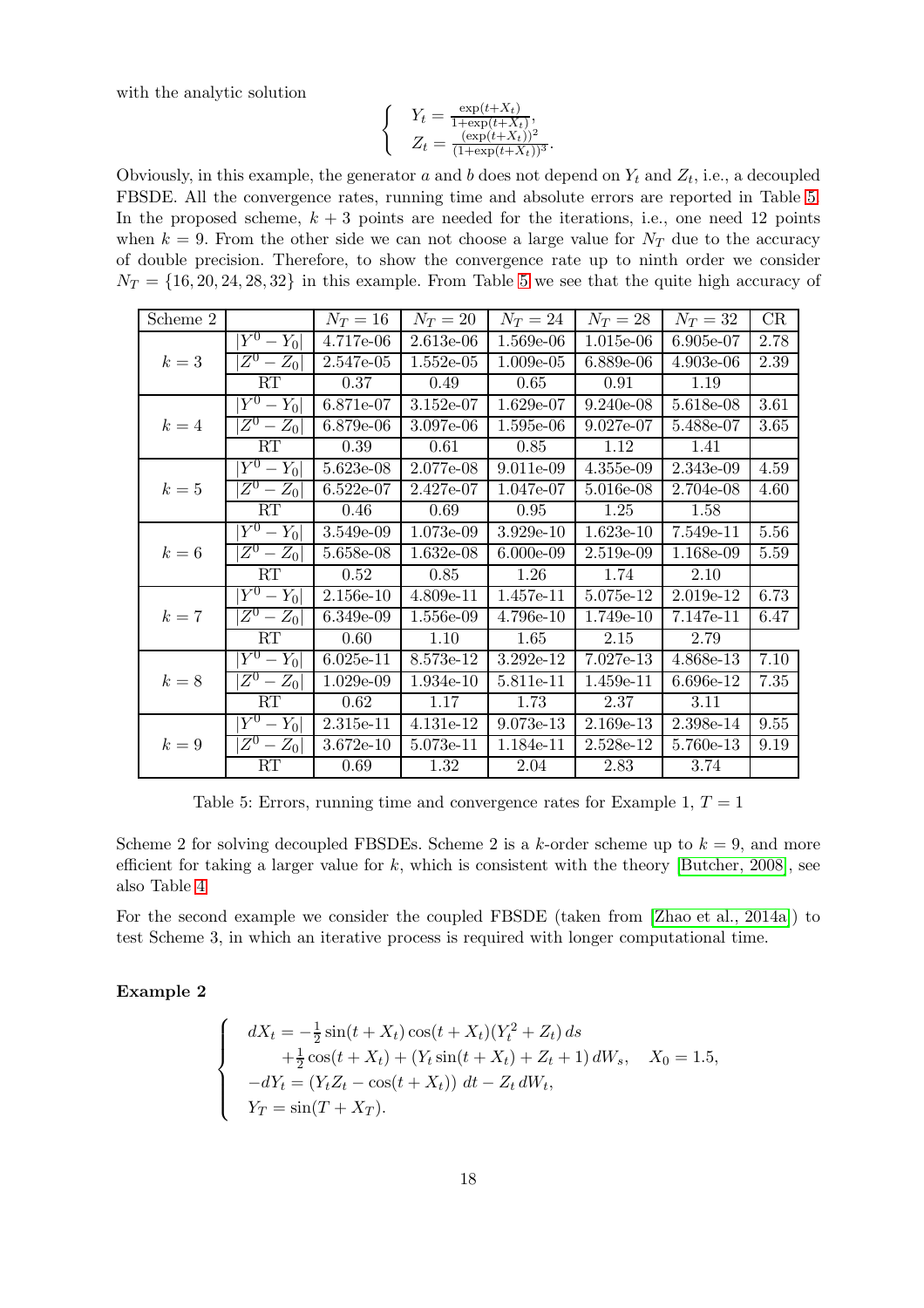has the analytic solution

$$
Y_t = \sin(t + X_t),
$$
  
\n
$$
Z_t = \cos^2(t + X_t).
$$

 $\left\{ \right.$ 

In this coupled FBSDE, the diffusion coefficient  $b$  depends on  $X, Y$  and  $Z$ , i.e., quite general. Due to the same reasons as those explained for Example 1, we set  $N_T = \{13, 15, 17, 19, 21\}$  in order to show the convergence rate up to ninth order. From the results listed in Table [6](#page-18-0) one can

<span id="page-18-0"></span>

| Scheme 3 |                          | $N_T=13$    | $N_T=15$    | $N_T=17$  | $N_T=19$    | $N_T=21$    | CR    |
|----------|--------------------------|-------------|-------------|-----------|-------------|-------------|-------|
|          | $ \overline{Y}{}^0-Y_0 $ | 2.269e-04   | 1.398e-04   | 9.186e-05 | $6.025e-05$ | 4.336e-05   | 3.47  |
| $k=3$    | $Z^0 - Z_0$              | $1.562e-04$ | 1.143e-04   | 6.555e-05 | 4.431e-05   | 3.359e-05   | 3.36  |
|          | RT                       | 3.89        | 4.79        | 5.78      | 6.53        | 7.84        |       |
|          | $ Y^0-Y_0 $              | 9.569e-06   | 7.654e-06   | 4.799e-06 | 2.734e-06   | $1.571e-06$ | 3.83  |
| $k=4$    | $Z^0 - Z_0$              | 1.447e-04   | 1.126e-04   | 6.268e-05 | 3.009e-05   | $1.223e-05$ | 5.14  |
|          | RT                       | 4.51        | 5.73        | 6.79      | 8.12        | 10.43       |       |
|          | $\overline{Y^0} - Y_0$   | 4.773e-07   | 1.740e-07   | 3.835e-08 | $6.464e-08$ | 2.325e-08   | 5.96  |
| $k=5$    | $Z^0 - Z_0$              | 2.433e-06   | 6.129e-07   | 2.215e-08 | 1.988e-07   | 2.968e-07   | 4.89  |
|          | RT                       | 21.07       | 28.68       | 35.43     | 41.14       | 53.55       |       |
|          | $ Y^0 - Y_0 $            | 4.469e-08   | 2.509e-08   | 1.361e-08 | $6.572e-09$ | 3.257e-09   | 5.47  |
| $k=6$    | $Z^0 - Z_0$              | 4.257e-07   | 3.145e-07   | 1.629e-07 | 7.017e-08   | 2.121e-08   | 6.15  |
|          | RT                       | 33.49       | 48.76       | 63.83     | 80.93       | 99.07       |       |
|          | $ \overline{Y}{}^0-Y_0 $ | $6.510e-10$ | $4.904e-10$ | 1.536e-11 | $4.256e-11$ | $3.250e-11$ | 7.20  |
| $k=7$    | $Z^0 - Z_0$              | 1.218e-08   | 1.207e-08   | 8.072e-10 | 3.704e-09   | $2.249e-10$ | 7.56  |
|          | RT                       | 34.39       | 53.76       | 75.34     | 97.09       | 120.69      |       |
|          | $ \overline{Y^0} - Y_0 $ | 1.876e-10   | 8.477e-11   | 3.098e-11 | $1.028e-11$ | 5.961e-12   | 7.51  |
| $k=8$    | $ Z^0 - Z_0 $            | 8.841e-09   | 2.877e-09   | 1.727e-10 | 7.179e-11   | 5.141e-10   | 8.19  |
|          | RT                       | 35.76       | 90.17       | 149.87    | 172.70      | 247.68      |       |
|          | $ \overline{Y}{}^0-Y_0 $ | 1.926e-11   | 5.744e-12   | 5.828e-13 | $9.910e-13$ | 3.098e-14   | 12.10 |
| $k=9$    | $Z^0 - Z_0$              | $2.502e-10$ | 1.526e-10   | 3.190e-11 | 3.039e-11   | 2.234e-12   | 9.07  |
|          | RT                       | 55.19       | 173.80      | 275.15    | 384.02      | 503.85      |       |

Table 6: Errors, running time and convergence rates for Example 2,  $T = 1$ 

clearly draw same conclusions as those having been for Example 1.

Finally, we illustrate the accuracy of the proposed scheme for a two-dimensional example, which is also taken from [\[Zhao et al., 2014a\]](#page-22-11) and reads

#### Example 3

$$
\begin{cases}\n\begin{pmatrix}\ndX_t^1 \\
dX_t^2\n\end{pmatrix} = \begin{pmatrix}\n\frac{1}{2}\sin^2(t + X_t^1) \\
\frac{1}{2}\sin^2(t + X_t^2)\n\end{pmatrix} dt + \begin{pmatrix}\n\frac{1}{2}\cos^2(t + X_t^1) \\
\frac{1}{2}\cos^2(t + X_t^2)\n\end{pmatrix} dW_t, \quad\n\begin{pmatrix}\nX_0^1 \\
X_0^2\n\end{pmatrix} = \begin{pmatrix}\n0 \\
0\n\end{pmatrix}, \\
\begin{pmatrix}\ndY_t^1 \\
dY_t^2\n\end{pmatrix} = \begin{pmatrix}\n-\frac{3}{2}\cos(t + X_t^1)\sin(t + X_t^2) - \frac{3}{2}\sin(t + X_t^1)\cos(t + X_t^2) - Z_t^2 \\
+ \frac{1}{2}Y_t^1 \left(\frac{1}{4}\cos^4(t + X_t^2) + \frac{1}{4}\cos^4(t + X_t^1)\right) - \frac{1}{4}(Y_t^2)^3 \\
\frac{3}{2}\sin(t + X_t^1)\cos(t + X_t^2) + \frac{3}{2}\cos(t + X_t^1)\sin(t + X_t^2) - Z_t^1 \\
+ \frac{1}{2}Y_t^2 \left(\frac{1}{4}\cos^4(t + X_t^2) + \frac{1}{4}\cos^4(t + X_t^1)\right) - \frac{1}{4}Y_t^1 (Y_t^2)^2\n\end{pmatrix} dt - \begin{pmatrix}\nZ_t^1 \\
Z_t^2\n\end{pmatrix} dW_t, \\
\begin{pmatrix}\nY_T^1 \\
Y_T^2\n\end{pmatrix} = \begin{pmatrix}\n\sin(T + X_T^1)\sin(T + X_T^2) \\
\cos(T + X_T^1)\cos(T + X_T^2)\n\end{pmatrix}\n\end{cases}
$$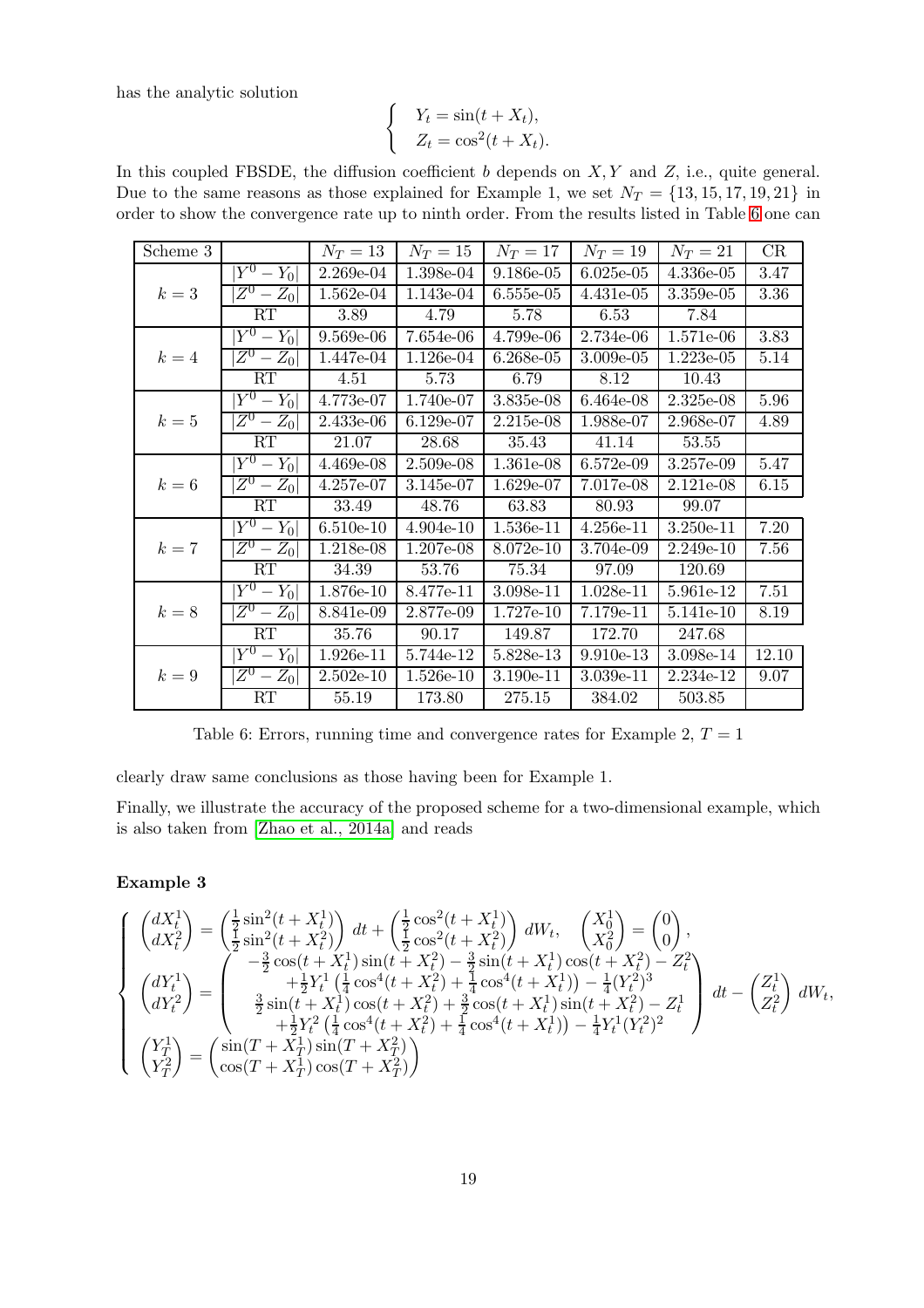with the analytic solution

$$
\begin{cases}\n\begin{pmatrix}\nY_t^1 \\
Y_t^2\n\end{pmatrix} = \begin{pmatrix}\n\sin(t + X_t^1)\sin(t + X_t^2) \\
\cos(t + X_t^1)\cos(t + X_t^2)\n\end{pmatrix}, \\
\begin{pmatrix}\nZ_t^1 \\
Z_t^2\n\end{pmatrix} = \begin{pmatrix}\n\frac{1}{2}\cos(t + X_t^1)\sin(t + X_t^2)\cos^2(t + X_t^2) \\
+ \frac{1}{2}\sin(t + X_t^1)\cos(t + X_t^2)\cos^2(t + X_t^1) \\
- \frac{1}{2}\sin(t + X_t^1)\cos^3(t + X_t^2) - \frac{1}{2}\cos^3(t + X_t^1)\sin(t + X_t^2)\n\end{pmatrix}.\n\end{cases}
$$

<span id="page-19-0"></span>The numerical approximations are reported in Table [7,](#page-19-0) which show that our multi-step scheme is still quite highly accurate for solving a two-dimensional FBSDE. We observe that the convergence

| Scheme 2 |                                 | $N_T = 16$         | $N_T = 20$          |             | $N_T = 24$   $N_T = 28$   $N_T = 32$ |                     | CR       |
|----------|---------------------------------|--------------------|---------------------|-------------|--------------------------------------|---------------------|----------|
|          | $ Y^{0,1}-Y_0^1 $               | $4.308e-03$        | 2.447e-03           | 1.495e-03   | 9.726e-04                            | $6.651e-04$         | 2.70     |
|          | $ Y^{0,2} - Y_0^2 $             | 3.896e-03          | $2.200e-03$         | $1.340e-03$ | 8.705e-04                            | $5.949e-04$         | 2.71     |
| $k=3$    | $Z^{0,1} - Z_0^1$               | 3.887e-03          | $2.041e-03$         | $1.201e-03$ | $7.602e-04$                          | $5.110e-04$         | 2.93     |
|          | $Z^{0,2} - Z_0^2$               | 2.980e-03          | 1.491e-03           | 8.465e-04   | $5.243e-04$                          | 3.451e-04           | $3.11\,$ |
|          | RT                              | $\overline{34.65}$ | 53.68               | 74.87       | 92.42                                | 130.14              |          |
|          | $ Y^{0,1} - Y_0^1 $             | $8.829e-04$        | 4.437e-04           | $2.417e-04$ | 1.413e-04                            | 8.759e-05           | 3.34     |
|          | $Y^{0,2} - Y_0^2$               | 7.776e-04          | 3.845e-04           | $2.072e-04$ | $1.202e-04$                          | $7.413e-05$         | 3.39     |
| $k=4$    | $Z^{0,1}-Z_0^1\vert$            | $6.653e-04$        | $2.556e-04$         | $1.161e-04$ | 5.899e-05                            | 3.270e-05           | 4.35     |
|          | $Z^{0,2}-\overline{Z_0^2}\vert$ | $6.845e-04$        | $2.659e-04$         | $1.218e-04$ | $6.268e-05$                          | $3.521e-05$         | 4.29     |
|          | RT                              | 43.52              | 70.30               | 100.41      | 142.95                               | 195.94              |          |
|          | $ Y^{0,1} - Y_0^1 $             | 5.686e-05          | $2.367e-05$         | 1.084e-05   | 5.445e-06                            | $2.952e-06$         | 4.27     |
|          | $\overline{Y^{0,2}-Y_0^2}$      | 5.131e-05          | $2.112e-05$         | 9.605e-06   | 4.801e-06                            | $2.595e-06$         | 4.31     |
| $k=5$    | $Z^{0,1} - Z_0^1$               | 7.703e-05          | 2.621e-05           | 1.067e-05   | 4.923e-06                            | 2.517e-06           | 4.94     |
|          | $Z^{0,2} - Z_0^2$               | 7.237e-05          | 2.402e-05           | $9.582e-06$ | 4.363e-06                            | 2.201e-06           | 5.04     |
|          | RT                              | 50.72              | 79.97               | 132.00      | 186.09                               | 231.84              |          |
| $k=6$    | $ Y^{0,1} - Y_0^1 $             | $4.277e-06$        | 1.706e-06           | 7.258e-07   | 3.354e-07                            | 1.674e-07           | 4.68     |
|          | $Y^{0,2} - Y_0^2$               | 3.857e-06          | 1.509e-06           | $6.336e-07$ | $2.901e-07$                          | $1.437e-07$         | 4.75     |
|          | $Z^{0,1} - Z_0^1$               | 5.569e-06          | 1.667e-06           | 5.803e-07   | 2.309e-07                            | 1.016e-07           | 5.78     |
|          | $Z^{0,2} - Z_0^2$               | $5.531e-06$        | $1.655e-06$         | 5.791e-07   | 2.313e-07                            | 1.026e-07           | 5.76     |
|          | RT                              | 64.97              | 110.97              | 173.50      | 246.96                               | 337.71              |          |
|          | $Y^{0,1} - Y_0^1$               | 5.753e-07          | $1.843e-07$         | 6.513e-08   | 2.568e-08                            | $1.115e-08$         | 5.70     |
|          | $Y^{0,2} - Y_0^2$               | $5.312e-07$        | $1.669e-07$         | 5.836e-08   | 2.283e-08                            | 9.864e-09           | 5.76     |
| $k=7$    | $\overline{Z^{0,1}-Z_0^1}$      | 9.466e-07          | 2.291e-07           | 7.027e-08   | 2.528e-08                            | 1.027e-08           | 6.52     |
|          | $Z^{0,2}-Z_0^2\vert$            | $9.091e-07$        | 2.157e-07           | 6.529e-08   | $2.326e-08$                          | 9.404e-09           | 6.59     |
|          | RT                              | 73.89              | 139.46              | 234.34      | 339.44                               | $\overline{453.70}$ |          |
|          | $Y^{0,1} - Y_0^1$               | $2.586e-08$        | 1.080e-08           | 4.077e-09   | 1.592e-09                            | $6.652e-10$         | 5.30     |
|          | $ Y^{0,2}-Y_0^2 $               | 2.384e-08          | $9.742e-09$         | $3.623e-09$ | 1.400e-09                            | $5.802e-10$         | 5.39     |
| $k=8$    | $Z^{0,1}-Z_0^1$                 | 6.238e-08          | 1.548e-08           | 4.186e-09   | 1.299e-09                            | 4.791e-10           | 7.06     |
|          | $ Z^{0,2} - Z_0^2 $             | $6.290e-08$        | 1.534e-08           | 4.077e-09   | $1.255e-09$                          | $4.579e-10$         | 7.14     |
|          | RT                              | 84.65              | 177.96              | 299.48      | 436.73                               | 592.02              |          |
|          | $ Y^{0,1} - Y_0^1 $             | 8.294e-09          | 2.371e-09           | 6.964e-10   | $2.250e-10$                          | 8.045e-11           | 6.70     |
|          | $ Y^{0,2}-Y_0^2 $               | 7.739e-09          | $2.153e-09$         | $6.229e-10$ | 1.991e-10                            | 6.989e-11           | 6.80     |
| $k=9$    | $Z^{0,1} - Z_0^1$               | 2.771e-08          | 5.329e-09           | $1.262e-09$ | $3.491e-10$                          | $1.245e-10$         | 7.84     |
|          | $Z^{0,2}-\overline Z^2_0 $      | 2.748e-08          | $5.202e-09$         | 1.217e-09   | $3.350e-10$                          | 9.998e-11           | 8.08     |
|          | RT                              | 91.19              | $\overline{210.99}$ | 356.54      | 534.76                               | 760.94              |          |

Table 7: Errors, running time and convergence rates for Example 3,  $T = 1$ 

rates are roughly consistent with the theoretical results, the slight deviation comes from the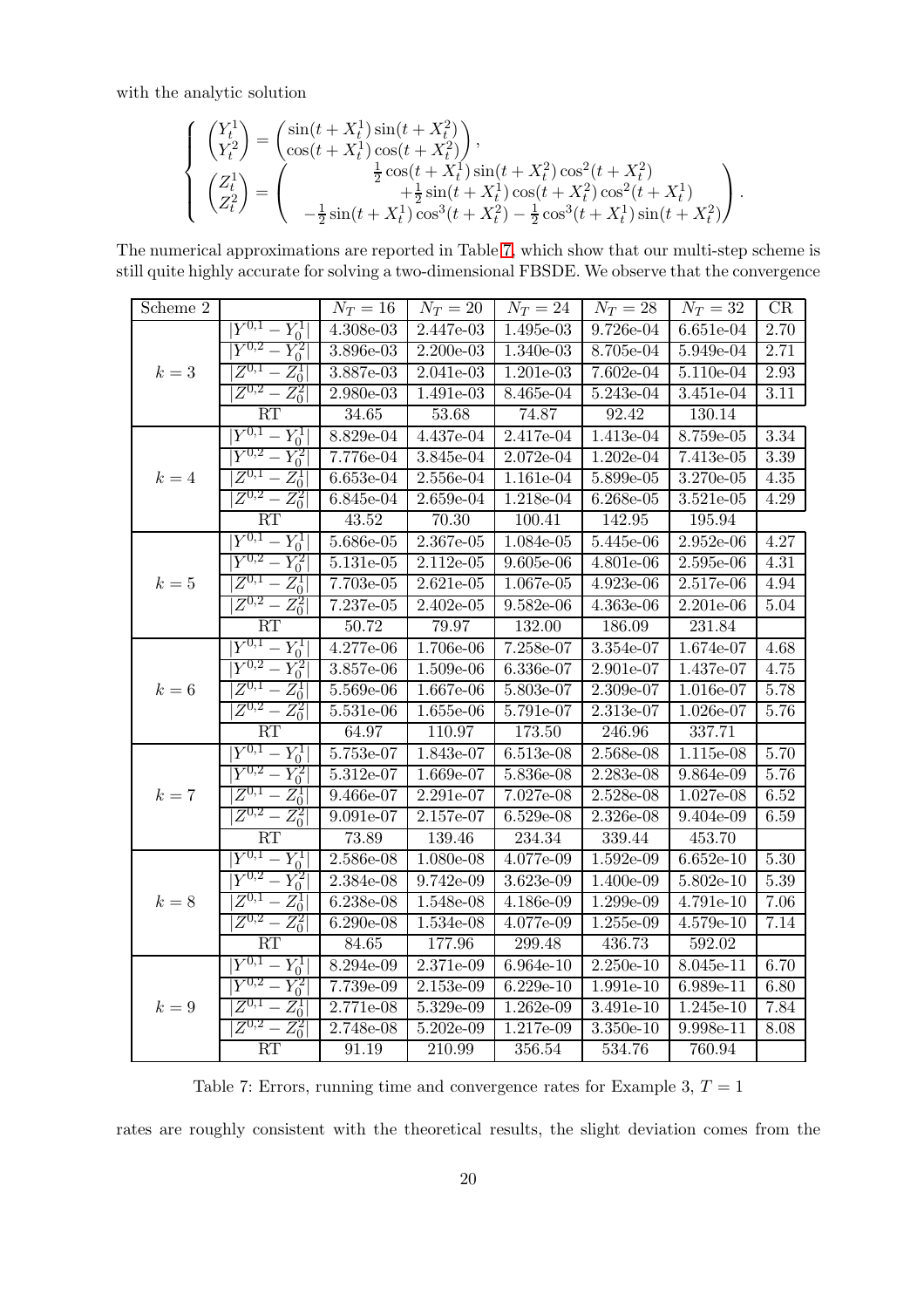quadratures and especially the two-dimensional interpolations. Obviously, the high efficiency and accuracy have been shown in this example. Note that the parallel computing toolbox in MATLAB has been used in this example, more precisely, the parallel for-Loops (parfor) is used for the two-dimensional interpolation on the grid points.

## 8 Conclusion

In this work, by combining the multi-steps we have adopted the high-order multi-step method in [W. Zhao, Y. Fu and T. Zhou, SIAM J. Sci. Comput., 36(4) (2014), pp.A1731-A1751] for solving FBSDEs. First of all, our new schemes allow for higher convergence rate up to ninth order, and are more efficient. Secondly, they keep the key feature of the method in [W. Zhao, Y. Fu and T. Zhou, SIAM J. Sci. Comput. 36(4), pp.A1731-A1751], that is the numerical solution of backward component maintains the higher-order accuracy by using the Euler method to the forward component. This feature makes our schemes be promising in solving problems in practice. The effectiveness and higher-order accuracy have been confirmed by the numerical experiments. A rigorous stability analysis for the proposed schemes is the task of future work.

## Acknowledge

We thank Suman Kumar from the University of Wuppertal for his assistance with Matlab programming partially used for the numerical experiments.

## References

- <span id="page-20-5"></span>[Abramowitz and Stegun, 1972] Abramowitz, M. and Stegun, I. (1972). Handbook of Mathematical Functions. Dover Publications. Dover Books on Mathematics.
- <span id="page-20-1"></span>[Bender and Steiner, 2012] Bender, C. and Steiner, J. (2012). Least-squares monte carlo for backward sdes. Numer. Methods Finance, 12:257–289.
- <span id="page-20-0"></span>[Bender and Zhang, 2008] Bender, C. and Zhang, J. (2008). Time discretization and markovian iteration for coupled fbsdes. Ann. Appl. Probab., 18:143–177.
- <span id="page-20-2"></span>[Bouchard and Touzi, 2004] Bouchard, B. and Touzi, N. (2004). Discrete-time approximation and monte-carlo simulation of backward stochastic differential equations. Stoch. Proc. Appl., 111:175–206.
- <span id="page-20-6"></span>[Burden and Faires, 2001] Burden, R. L. and Faires, J. D. (2001). Numerical Analysis. Higher Education Press/Cengage Learning. 7th ed.
- <span id="page-20-4"></span>[Butcher, 2008] Butcher, J. C. (2008). Numerical methods for ordinary differential equations. John Wiley, Chichester, UK.
- <span id="page-20-7"></span>[Crisan and Chassagneux, 2014] Crisan, D. and Chassagneux, J. F. (2014). Runge-kutta schemes for backward stochastic differential equations. Ann. Appl. Probab., 24:679–720.
- <span id="page-20-3"></span>[Crisan and Manolarakis, 2010] Crisan, D. and Manolarakis, K. (2010). Solving backward stochastic differential equations using the cubature method: Application to nonlinear pricing. SIAM J. FINAN. MATH, 3(1):534–571.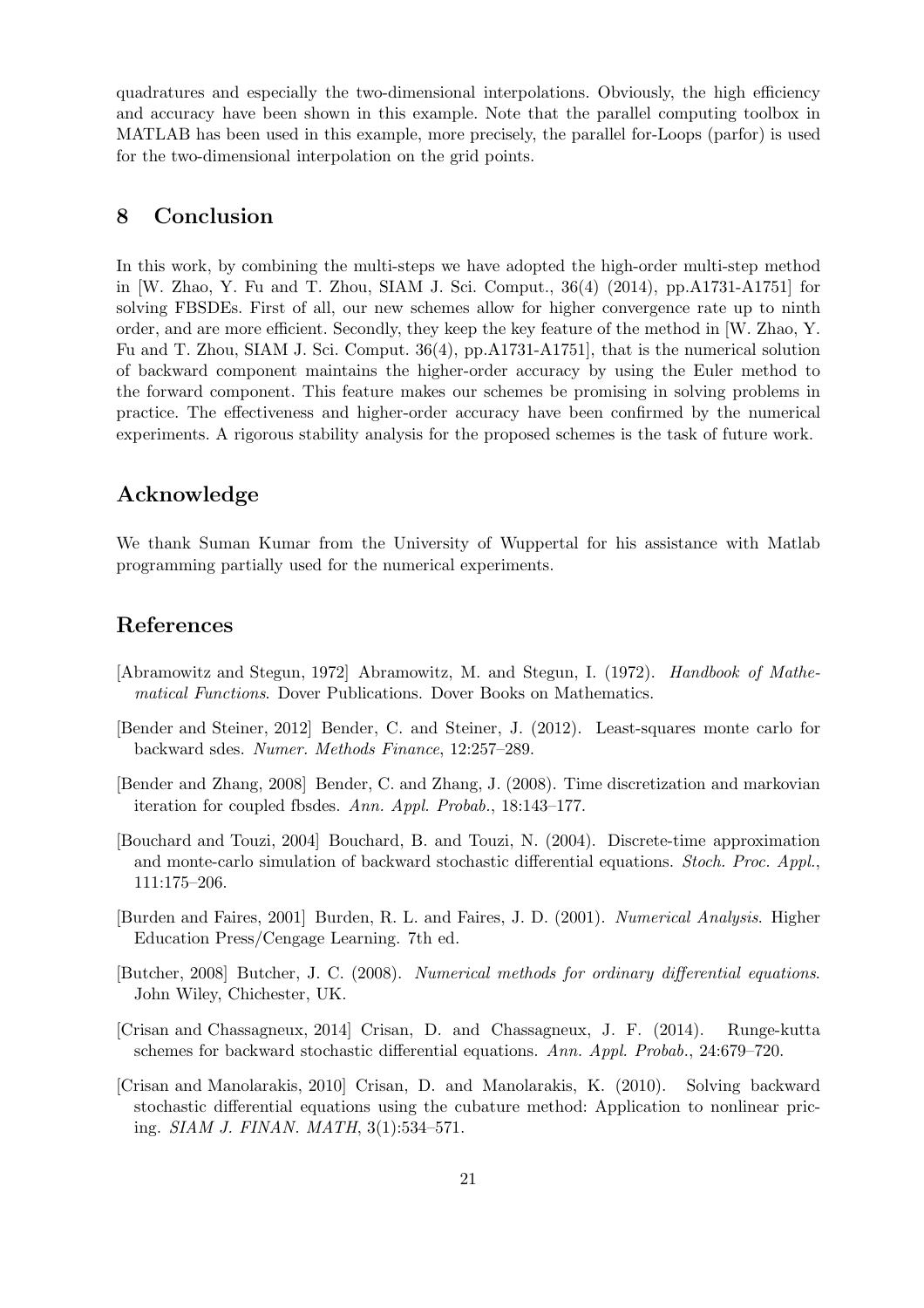- <span id="page-21-5"></span>[Cvitanic and Zhang, 2006] Cvitanic, J. and Zhang, J. (2006). The steepest descent method for forward-backward sdes. Electron. J. Probab., 16:940–968.
- <span id="page-21-6"></span>[Delarue and Menozzi, 2006] Delarue, F. and Menozzi, S. (2006). A forward-backward stochastic algorithm for quasi-linear pdes. Ann. Appl. Probab., 16(1):140–184.
- <span id="page-21-7"></span>[Douglas et al., 1996] Douglas, J., Ma, J., and Protter, P. (1996). Numerical methods for forward-backward stochastic differential equations. Ann. Appl. Probab., 6:940–968.
- <span id="page-21-15"></span>[Fornberg, 1988] Fornberg, B. (1988). Generation of finite difference formulas on arbitrarily spaced grids. Math. Comput., 51(184):699–706.
- <span id="page-21-8"></span>[Fu et al., 2017] Fu, Y., Zhao, W., and Zhou, T. (2017). Efficient spectral sparse grid approximations for solving multi-dimensional forward backward sdes. Discrete Cont. Dyn-B., 22(9):3439–3458.
- <span id="page-21-9"></span>[Gobet et al., 2005] Gobet, E., Lemor, J. P., and Warin, X. (2005). A regression-based monte carlo method to solve backward stochastic differential equations. Ann. Appl. Probab., 15:2172– 2202.
- <span id="page-21-10"></span>[Lemor et al., 2006] Lemor, J., Gobet, E., and Warin, X. (2006). Rate of convergence of an empirical regression method for solving generalized backward stochastic differential equations. Bernoulli, 12:889–916.
- <span id="page-21-2"></span>[Lepeltier and Martin, 1997] Lepeltier, J. P. and Martin, J. S. (1997). Backward stochastic differential equations with continuous generator. Statist. Probab. Lett., 32(425–430).
- <span id="page-21-3"></span>[Ma et al., 1994] Ma, J., Protter, P., and Yong, J. (1994). Solving forward-backward stochastic differential equations explicity-a four step scheme. Probab. Theory Related Fields, 98(3):339– 359.
- <span id="page-21-12"></span>[Ma et al., 2008] Ma, J., Shen, J., and Zhao, Y. (2008). On numerical approximations of forwardbackward stochastic differential equations. SIAM J. Numer. Anal., 46(5):2636–2661.
- <span id="page-21-11"></span>[Ma and Zhang, 2005] Ma, J. and Zhang, J. (2005). Representations and regularities for solutions to bsdes with reflections. Stoch. Proc. Appl., 115:539–569.
- <span id="page-21-13"></span>[Milsetin and Tretyakov, 2006] Milsetin, G. N. and Tretyakov, M. V. (2006). Numerical algorithms for forward-backward stochastic differential equations. SIAM J. SCI. COMPUT., 28:561–582.
- <span id="page-21-0"></span>[Pardoux and Peng, 1990] Pardoux, E. and Peng, S. (1990). Adapted solution of a backward stochastic differential equations. System and Control Letters, 14:55–61.
- <span id="page-21-1"></span>[Pardoux and Peng, 1992] Pardoux, E. and Peng, S. (1992). Backward stochastic differential equation and quasilinear parabolic partial differential equations. Lectures Notes in CSI., 176:200–217.
- <span id="page-21-14"></span>[Peng, 1991] Peng, S. (1991). Probabilistic interpretation for systems of quasilinear parabolic partial differential equations. Stochastics and Stochastic Reports, 37(1–2):61–74.
- <span id="page-21-4"></span>[Peng and Wu, 1999] Peng, S. and Wu, Z. (1999). Fully coupled forward-backward stochastic differential equations and applications to optimal control. SIAM J. Control Optim., 37:825– 843.